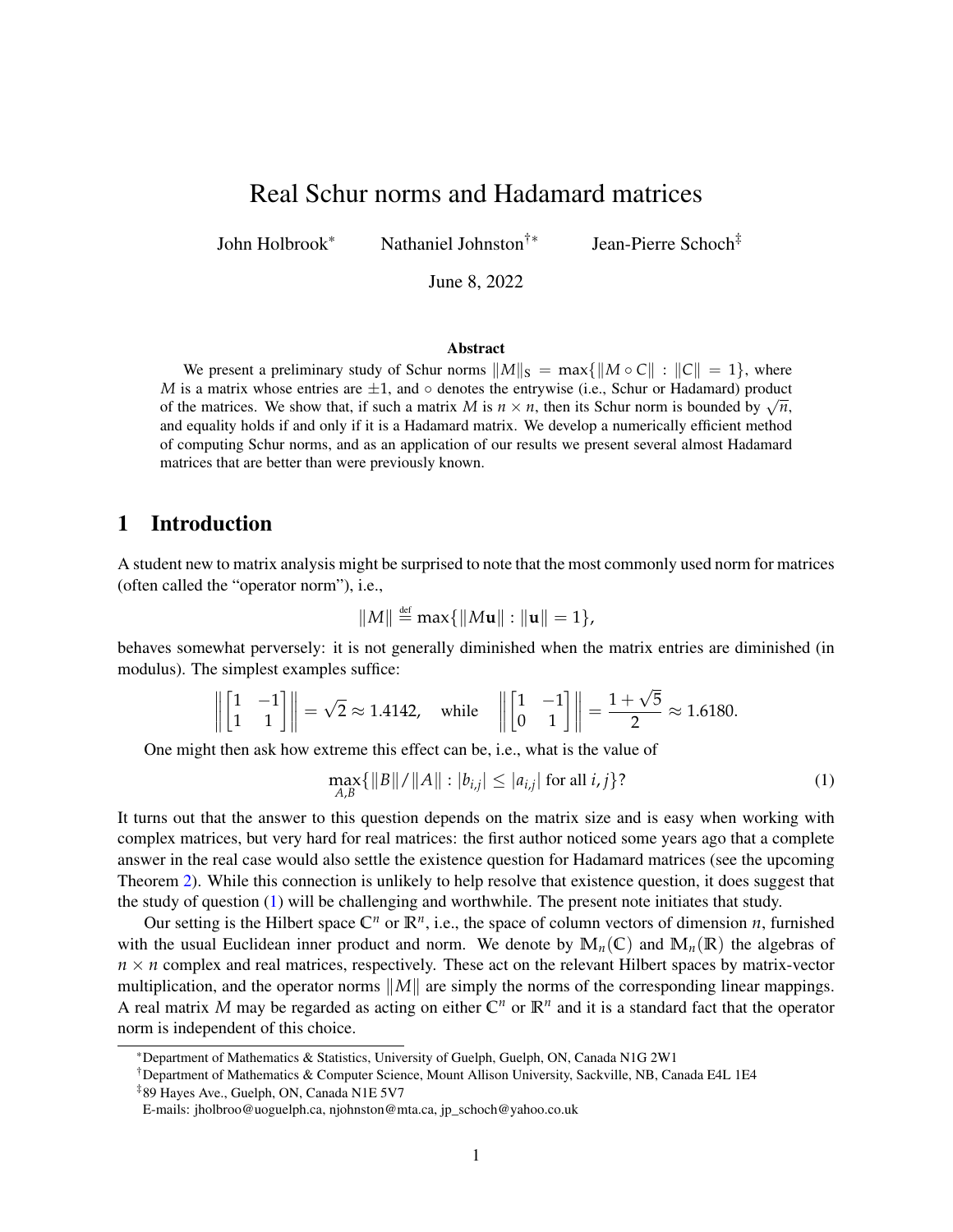### <span id="page-1-3"></span>2 Schur Norms

The question [\(1\)](#page-0-0) can be conveniently framed in the context of Schur norms, which we now introduce. Given  $n \times n$  matrices *M* and *C*, we denote by  $M \circ C$  their entrywise (i.e., "Schur" or "Hadamard") product, and the *Schur norm*  $||M||$ <sub>S</sub> of *M* is defined by

$$
||M||_{\mathcal{S}} = \max_{C \in \mathbb{M}_n(C)} \{ ||M \circ C|| : ||C|| = 1 \}.
$$
 (2)

Let  $\mathbb{P}_n(\mathbb{R})$  (and  $\mathbb{P}_n(\mathbb{C})$ ) denote the set of matrices  $M \in \mathbb{M}_n(\mathbb{R})$  (or in  $\mathbb{M}_n(\mathbb{C})$ ) such that all  $|m_{i,j}| \leq 1$ for all  $1 \le i, j \le n$ . Then, in terms of Schur norms, question [\(1\)](#page-0-0) is asking for the values of

<span id="page-1-1"></span>
$$
c_n \stackrel{\text{def}}{=} \max\{\|M\|_{\mathcal{S}} : M \in \mathbb{P}_n(\mathbb{C})\},\tag{3}
$$

and

<span id="page-1-2"></span>
$$
r_n \stackrel{\text{def}}{=} \max\{\|M\|_{\mathcal{S}} : M \in \mathbb{P}_n(\mathbb{R})\}.
$$
 (4)

We will show that, while  $c_n$  is easy to evaluate, knowing the values of  $r_n$  for all  $n$  would resolve the famous conjecture about existence of Hadamard matrices (i.e., matrices with mutually orthogonal columns and entries  $\pm 1$ ) when *n* is a multiple of 4.

While Schur norms are more difficult to compute than the operator norm, there are a number of useful techniques that may be applied. The simplest case occurs when *M* is positive semidefinite; Schur showed in 1911 [\[Sch11\]](#page-16-0) that in this case we have  $||M||_S = \max_i \{m_{i,i}\}\$ . Another simple-to-evaluate case was established in [\[Mat93a\]](#page-15-0), where it was shown that if *M* is a circulant matrix with top row  $c_0, c_1, \ldots, c_{n-1}$ , then

<span id="page-1-4"></span>
$$
||M||_{\mathcal{S}} = \frac{1}{n} \sum_{k=0}^{n-1} |p(\omega^k)|,\tag{5}
$$

where  $\omega = e^{2\pi i/n}$  and  $p(z) = c_0 + c_1 z + \cdots + c_{n-1} z^{n-1}$ .

Schur also showed that if *M* is any matrix (rectangular or square) then we have

<span id="page-1-0"></span>
$$
||M||_S \le \min\{||R||_r||C||_c : RC = M\},\tag{6}
$$

where ∥*R*∥<sup>r</sup> denotes the "row norm" of *R*, i.e., the maximum norm of its rows, and ∥*C*∥<sup>c</sup> similarly denotes the largest of the norms of the columns of *C*. Many years later, Grothendieck (and independently Haagerup) showed that we actually have equality in [\(6\)](#page-1-0); see the discussion in [\[DD07\]](#page-15-1). An elegant treat-ment of these results may be found in [\[Bha07,](#page-15-2) Section 1.4 and Chapter 3].

While the formula [\(6\)](#page-1-0) can be useful for obtaining upper bounds on Schur norms, it does not provide a practical means for computation, since it is not clear how to perform the minimization. In Section [6,](#page-8-0) we will use a result of Paulsen, Power, and Smith to develop a method that allows numerical approximation to any accuracy (and sometimes exact evaluation) of Schur norms via semidefinite programming. Our method allows for the computation of Schur norms in polynomial time, contrary to the commonly-repeated statement that computation of this norm is hard [\[Hla99,](#page-15-3) [DD07\]](#page-15-1).

### 3 Schur Witnesses

For a given matrix *M*, we call a contraction *C* (i.e., a matrix with  $||C|| \le 1$ ) such that  $||M \circ C|| = ||M||_{S}$ a *witness* for the Schur norm of *M*. More precise forms for the witness are available, as the following theorem explains.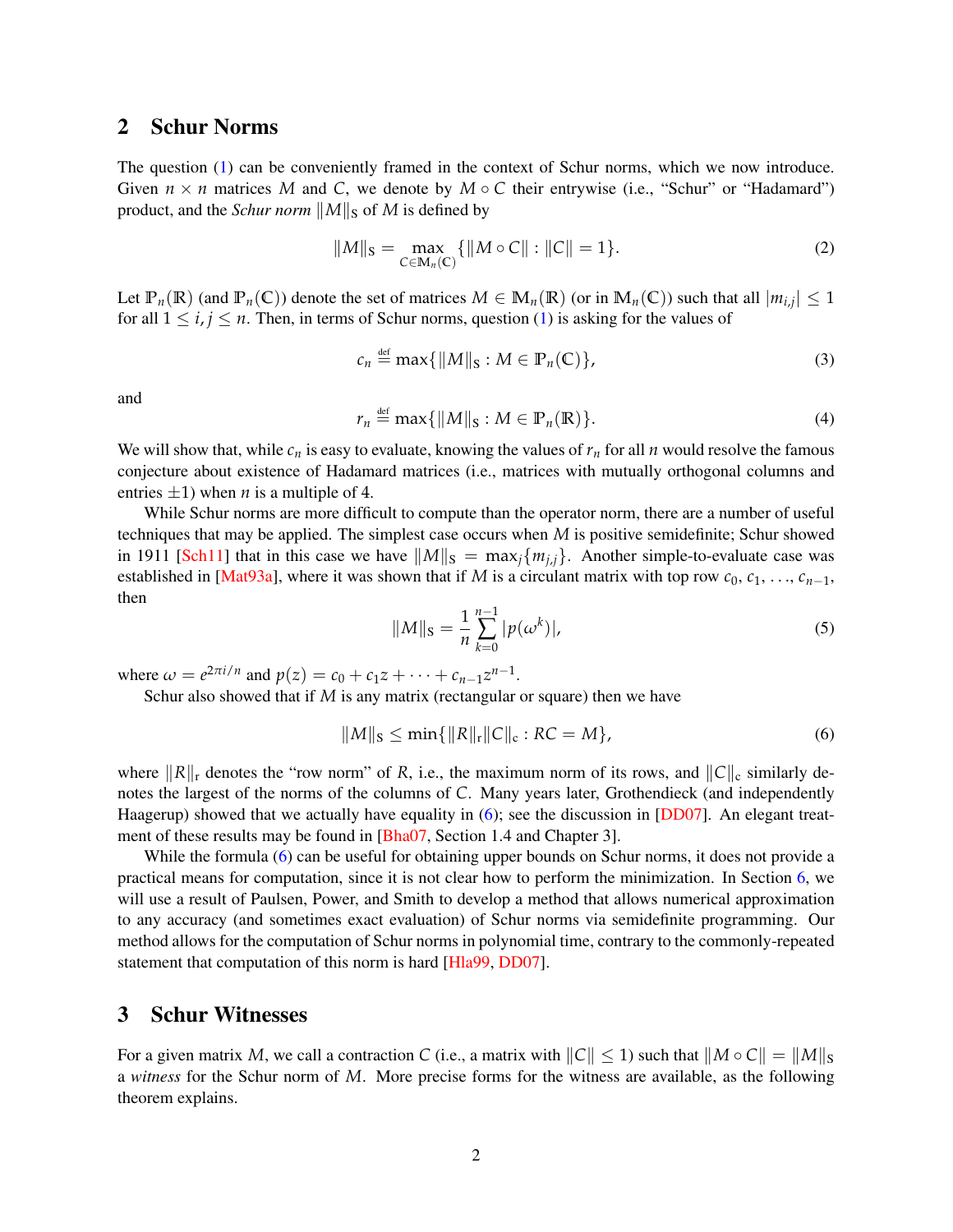**Theorem 1.** *(1) If*  $M \in M_n(\mathbb{R})$  *then there is a real witness for*  $||M||_S$ *.* 

- *(2) If*  $M \in M_n(\mathbb{R})$  *then there is a (real) orthogonal witness for*  $||M||_S$ .
- *(3) If*  $M \in M_n(\mathbb{C})$  *then there is a unitary witness for*  $||M||_S$ *.*

We note that condition (1) of this theorem was proved in [\[Mat93b,](#page-15-4) Corollary 3.3], along with many other useful results related to Schur norms. We give another, more direct, proof of this result.

*Proof of Theorem [1.](#page-0-1)* (1) Let  $M \in \mathbb{M}_n(\mathbb{R})$ . We establish the result by showing that for any contraction  $C \in M_n(\mathbb{C})$ , there exists a contraction *R* in  $M_n(\mathbb{R})$  such that  $\|M \circ C\| \leq \|M \circ R\|$ .

To this end, let **u** be a norming vector for  $M \circ C$ , i.e.,  $\|\mathbf{u}\| = 1$  and  $\|(M \circ C)\mathbf{u}\| = \|M \circ C\|$ . Let **w** be the unit vector  $(M \circ C)$ **u**/ $\|M \circ C\|$ , so that  $\|M \circ C\| = \langle (M \circ C)$ **u**, **w** $\rangle$ . Let *D* be a diagonal unitary such that  $D\mathbf{u} = |\mathbf{u}|$  where  $|\mathbf{u}|_k = |u_k|$ , and let *E* be a diagonal unitary such that  $E\mathbf{w} = |\mathbf{w}|$ . Then  $||M \circ C|| = \langle (M \circ C)D^* | \mathbf{u}|, E^* | \mathbf{w} \rangle$ . Since *D* and *E* are diagonal,  $E(M \circ C)D^* = M \circ (ECD^*)$ , so that

$$
||M \circ C|| = \langle (M \circ (ECD^*)) | \mathbf{u}|, |\mathbf{w}| \rangle.
$$

The only (possibly) non-real element in the above equation is  $Y = ECD^*$ , so we also have

$$
||M \circ C|| = \langle (M \circ R) | \mathbf{u} |, |\mathbf{w} | \rangle,
$$

where *R* is the real part of *Y*. Since  $||R|| \le ||Y|| = ||C|| \le 1$ , we conclude that and that  $||M \circ C|| \le$  $\|M \circ R\| \|\mathbf{u}\| \|\mathbf{w}\| = \|M \circ R\|$ , completing the proof of (1).

(2) The function  $f(C) := ||M \circ C||$  is convex with respect to the variable *C* in the unit ball of contractions in  $\mathbb{M}_n(\mathbb{R})$ . Thus f attains its maximum on some extreme point of that unit ball, i.e., at some orthogonal matrix.

(3) Argue as in the proof of (2), but noting that the extreme points of the unit ball of  $\mathbb{M}_n(\mathbb{C})$  are the unitary matrices (in fact, in the complex case any contraction is the average of just two unitaries).  $\Box$ 

It is perhaps worth noting that, in the proof of (1) above, we actually get  $||M \circ C|| = ||M \circ R||$ , not just  $||M \circ C|| \leq ||M \circ R||$ . To see that  $||M \circ R|| \leq ||M \circ C||$  as well, notice that

$$
M \circ R = (M \circ Y + M \circ \overline{Y})/2,
$$

 $||M \circ \overline{Y}|| = ||\overline{M \circ Y}|| = ||M \circ Y||$ , and  $||M \circ Y|| = ||E(M \circ C)D^*|| = ||M \circ C||$ .

The next lemma is no doubt "well-known", although we do not know of a reference. It can be proved by an elementary argument based on the Cauchy–Schwarz inequality and the corresponding conditions for equality.

<span id="page-2-1"></span>**Lemma 1.** Let M be an  $n \times m$  matrix with columns  $c_1, c_2, ..., c_m$  such that  $||c_i|| \leq 1$  for all j. Then *M*∥ ≤  $\sqrt{m}$ , with equality if and only if  $||{\bf c}_1|| = 1$  and there exist scalars  $z_1, z_2, ..., z_m$  with  $|z_j| = 1$  and  $||M|| \le \sqrt{m}$ , with equality if and only if  $||{\bf c}_1|| = 1$  and there exist scalars  $z_1, z_2, ..., z_m$  with  $|z_j$  $c_j = z_j c_1$  *for all j.* 

The following theorem establishes the main connection between Schur norms and Hadamard matrices. In particular, it gives the only upper bound on  $r<sub>n</sub>$  that we currently know how to compute, with the exception of exact values that we can compute when  $n$  is small with extensive computer help (see Section [6.1\)](#page-9-0).

<span id="page-2-0"></span>**Theorem 2.** Let  $n \geq 1$  be an integer and let  $c_n$  and  $r_n$  be as in Equations [\(3\)](#page-1-1) and [\(4\)](#page-1-2), respectively.

 $(1)$   $c_n =$ √ *n.*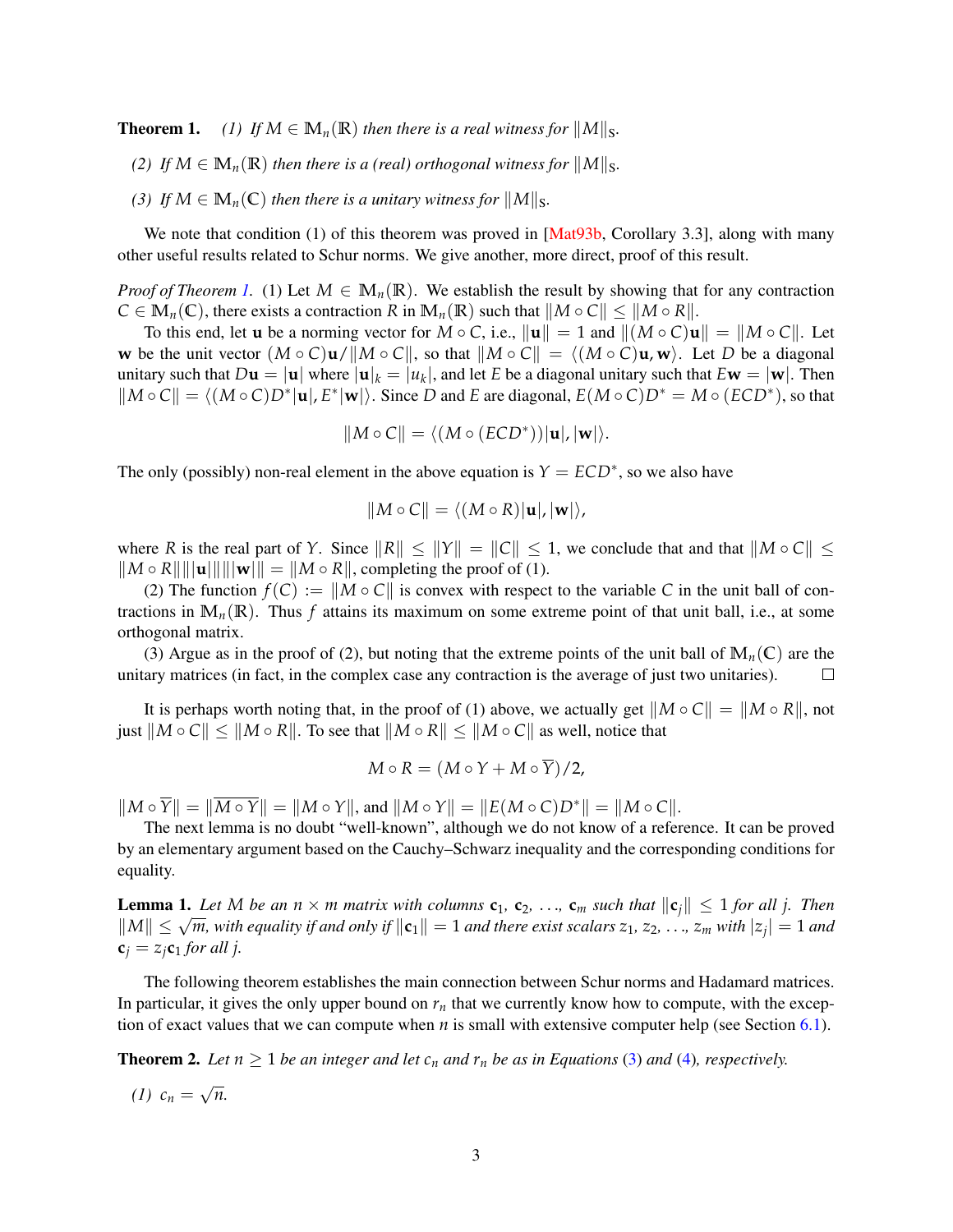- *(2) r<sup>n</sup>* ≤ √ *n.*
- $(3)$   $r_n =$ √ *n if and only if there exists an n* × *n Hadamard matrix.*

*Proof.* Let  $||M||_F$  denote the Frobenius (or Hilbert–Schmidt) norm of the  $n \times n$  matrix *M*, i.e.,

<span id="page-3-0"></span>
$$
||M||_{\mathrm{F}} = \sqrt{\sum_{i,j=1}^{n} |m_{i,j}|^2}.
$$

It is well-known that  $\|M\|\leq \|M\|_{\text{F}}\leq$ √  $\overline{n}$ ∥*M*∥. Thus, if *M* ∈  $\mathbb{P}_n(\mathbb{C})$  (or  $\mathbb{P}_n(\mathbb{R})$ ), we have

$$
||M \circ B|| \le ||M \circ B||_F \le ||B||_F \le \sqrt{n} ||B||, \tag{7}
$$

which proves  $r_n \leq$ √  $\overline{n}$  (i.e., (2)) and  $c_n \leq$ √ *n*.

To proves  $r_n \leq \sqrt{n}$  (i.e., (2)) and  $c_n \leq \sqrt{n}$ .<br>To prove (1), we need to find a matrix in  $\mathbb{P}_n(\mathbb{C})$  with Schur norm at least  $\sqrt{n}$ . To this end, let  $F_n \in \mathbb{P}_n(\mathbb{C})$  denote the matrix whose  $(i, j)$ -th entry is  $\omega^{ij}$ , where  $\omega = e^{2\pi i/n}$ ; this matrix is often called the (*n*-dimensional) Fourier matrix. Notice that the columns of  $F_n$  are mutually orthogonal and each have  $\lim_{n \to \infty} \frac{\sqrt{n}}{n}$ . It follows that  $B = \frac{\overline{F_n}}{n} / \sqrt{n}$  is unitary and thus has  $||B|| = 1$ . Furthermore,  $F_n \circ B$  is the matrix norm  $\sqrt{n}$ . It follows that  $B = F_n / \sqrt{n}$  is unitary and thus has  $||B|| = 1$  $||B|| = 1$ . Furthermore,  $F_n \circ B$  is the matrix with every entry equal to  $1/\sqrt{n}$ , so  $||F_n||_S \ge ||F_n \circ B|| = \sqrt{n}$  (Lemma 1 could be invoked here, for example). This completes the proof of (1). √

To prove (3), let  $H_n$  be an  $n \times n$  Hadamard matrix. Then  $H_n \in \mathbb{P}_n(\mathbb{R})$  and we see that  $||H_n||_{\mathbb{S}} =$  $s = \sqrt{n}$ by the same argument that we have used for  $F_n$  above. All that remains is to show that if  $r_n = \sqrt{n}$  then there exists an  $n \times n$  Hadamard matrix. Note first that the convexity of the Schur norm ensures that among the  $M \in \mathbb{P}_n(\mathbb{R})$  such that  $||M||_{\mathbb{S}} = r_n$ , we may choose M to be an extreme point in the convex set  $\mathbb{P}_n(\mathbb{R})$ . That is, if  $\mathbb{Q}_n(\mathbb{R})$  denotes the set of  $n \times n$  matrices with entries equal to  $\pm 1$ , then

<span id="page-3-1"></span>
$$
r_n = \max\{\|M\|_{\mathcal{S}} : M \in \mathbb{Q}_n(\mathbb{R})\}.
$$
\n(8)

We then know from Theorem [1](#page-0-1) that there exists an orthogonal  $B \in M_n(\mathbb{R})$  such that  $\sqrt{n} = r_n$  $||M||_S = ||M \circ B||$ . Since the columns of  $A := M \circ B$  all have norm [1](#page-2-1), Lemma 1 tells us that the entries of *B* do not vary in modulus along rows. Since the transpose  $B<sup>T</sup>$  is a witness for  $M<sup>T</sup>$ , the entries of *B* are also invariant in modulus along columns. We thus conclude that *B* is a real orthogonal matrix whose are also invariant in modulus along columns. We thus conclude that *B* is a real entries are  $\pm 1/\sqrt{n}$  so that  $\sqrt{n}B$  is Hadamard. This completes the proof of (3).  $\Box$ 

It is perhaps worth noting that Bhatia, Choi, and Davis [\[BCD89,](#page-15-5) Proposition 3.1] showed that multiples of the Frobenius norm are the only unitarily invariant matrix norms that have the norm-reducing property of Inequality [\(7\)](#page-3-0).

We could also consider Schur norms for rectangular  $n \times m$  matrices *M*, and define, in the obvious way, the quantities  $c_{n,m}$  and  $r_{n,m}$ . Since we have  $||M|| \le ||M||_F \le \min\{\sqrt{n}, \sqrt{m}\} ||M||$ , we could argue, as in the proof above, that √ √

$$
r_{n,m}\leq c_{n,m}=\min\{\sqrt{n},\sqrt{m}\}.
$$

### <span id="page-3-2"></span>4 Schur Spectra and Inequivalent Matrices

In the proof of Theorem [2,](#page-2-0) we introduced the set

$$
\mathbb{Q}_n(\mathbb{R}) \stackrel{\text{def}}{=} \{ M \in \mathbb{M}_n(\mathbb{R}) : m_{i,j} \in \{-1,1\} \text{ for all } 1 \leq i,j \leq n \}.
$$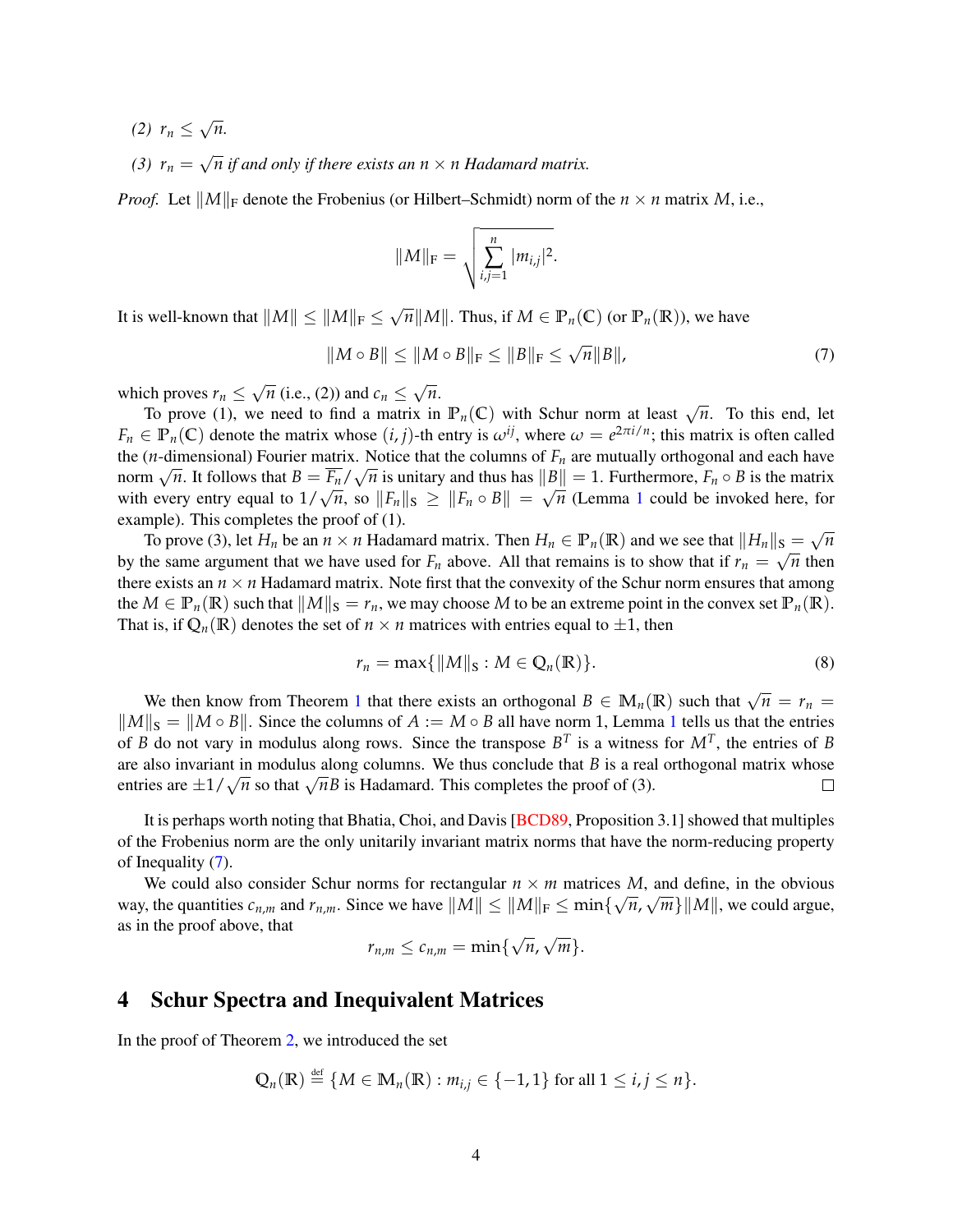Its importance comes from Equation  $(8)$ , which says that we can compute  $r<sub>n</sub>$  just by finding which member of this (finite!) set has largest Schur norm. We use the fanciful term *n-th Schur spectrum* for the set of *all* Schur norms of members of  $Q_n(\mathbb{R})$ :

$$
\sigma_n \stackrel{\text{def}}{=} \{ \|M\|_{\mathbf{S}} : M \in \mathbb{Q}_n(\mathbb{R}) \}.
$$

This set  $\sigma_n$  is a finite collection of real numbers between 1 and  $\sqrt{n}$  (inclusive). We now present some other basic properties of  $\sigma_n$ . In the following theorem, condition (1) merely restates our observation about  $Q_n(\mathbb{R})$  from the proof of Theorem [2.](#page-2-0)

**Theorem 3.** *(1)*  $r_n = \max \sigma_n$ .

- *(2)*  $\sigma_n \subset \sigma_{n+1}$ .
- *(3)*  $\sigma_n \sigma_m \subseteq \sigma_{nm}$ , where  $\sigma_n \sigma_m := \{ xy : x \in \sigma_n, y \in \sigma_m \}.$

*Proof.* (1) The convex function  $f(M) := ||M||_S$  on  $\mathbb{P}_n(\mathbb{R})$  attains its maximum at some extreme point, i.e., some element of  $Q_n(\mathbb{R})$ .

(2) Consider  $x \in \sigma_n$  and let  $M \in \mathbb{Q}_n(\mathbb{R})$  be such that  $x = ||M||_S$ . By the equality form of Inequal-ity [\(6\)](#page-1-0) (i.e., the Grothendieck–Haagerup result discussed in Section [2\)](#page-1-3), there exist  $n \times n$  matrices *R* and *C* such that  $M = RC$  and  $x = ||R||_r ||C||_c$ . Let  $R_+$  be the  $(n + 1) \times n$  matrix obtained by repeating the top row of *R*, and let  $C_+$  be the  $n \times (n + 1)$  matrix obtained by repeating the first column of *C*. Then  $R_+C_+$ is *M* bordered on the top and left by certain elements of *M*, so  $R_+C_+ \in \mathbb{Q}_{n+1}(\mathbb{R})$ . Inequality [\(6\)](#page-1-0) shows that  $||R_+C_+||_S \le ||R_+||_r ||C_+||_c = ||R||_r ||C||_c = x$ . On the other hand,  $R_+C_+$  has M as a submatrix, so  $||R_+C_+||_S \ge ||M||_S = x$ , which can be seen by augmenting any witness for  $||M||_S$  with a row and column of zeros. It follows that  $||R_+C_+||_S = x$ , so  $x \in \sigma_{n+1}$ .

(3) Let  $x \in \sigma_n$  and  $y \in \sigma_m$  and suppose  $A \in \mathbb{Q}_n(\mathbb{R})$  and  $B \in \mathbb{Q}_m(\mathbb{R})$  are such that  $x = ||A||_S$  and *y* =  $||B||_S$ . The Kronecker product *A* ⊗ *B* is an element of  $Q_{nm}(R)$  and it is known that  $||A \otimes B||_S =$  $||A||$ <sub>S</sub> $||B||$ <sub>S</sub> (see [\[Hla99,](#page-15-3) Proposition 1], for example). It follows that *xy* ∈  $\sigma$ <sub>nm</sub>.  $\Box$ 

For small values of *n*, we are able to compute  $\sigma_n$  explicitly, with help from computer software. In particular, we are able to give an exact analytic description of  $\sigma_n$  when  $n \leq 5$ , and we are able to provide numerical approximations of all members of  $\sigma_n$  when  $n \leq 7$ . The next subsection explains how these computations were performed.

### 4.1 (In)Equivalent Matrices

Because  $\mathbb{Q}_n(\mathbb{R})$  and the operator norm are invariant under the operations of changing the sign of a row or column, permuting rows or columns, and transposition, it is straightforward to see that the Schur norm is also invariant under these operations. We say that elements of  $\mathbb{Q}_n(\mathbb{R})$  related by such operations are *equivalent*, and we note that this really does define an equivalence relation, and thus a partition of  $\mathbb{Q}_n(\mathbb{R})$ into disjoint equivalence classes. To compute  $r_n$  or  $\sigma_n$ , it suffices to compute the Schur norm of just a single member of each of these equivalence classes.

Since we are free to multiply each row and column of a member of  $Q_n(\mathbb{R})$  by  $-1$  without changing its equivalence class, we know that each equivalence class contains a matrix whose top row and left column consists entirely of ones. We typically (but not always) work with representatives of equivalences classes that have this form.

With the help of computer software, the equivalence classes for  $n \leq 5$  can be enumerated straightforwardly by brute force computation involving all members of  $\mathbb{Q}_n(\mathbb{R})$ . We can extend this enumeration to  $n = 6$  and  $n = 7$  by working recursively as follows: to find the equivalence classes in  $\mathbb{Q}_{n+1}(\mathbb{R})$ , add a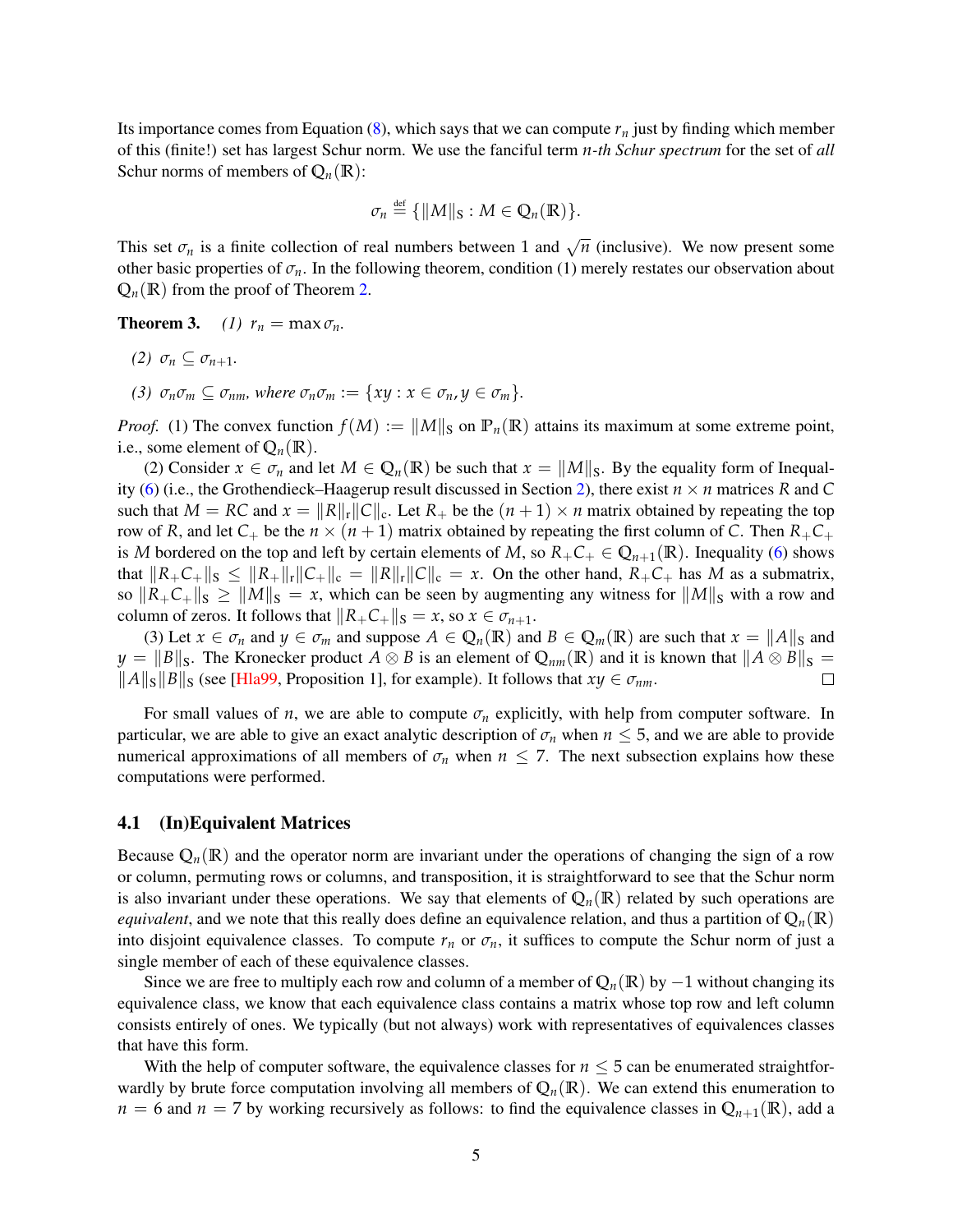single extra row and column of  $\pm 1$  entries to a single representative for each equivalence class in  $\mathbb{Q}_n(\mathbb{R})$ in all possible ways. We can further reduce the amount of computation required by noting that matrices in the same equivalence class have the same singular values as each other (though the converse does not hold, as evidenced by the  $5 \times 5$  matrices

|  | $\begin{bmatrix} 1 & 1 & 1 & 1 & 1 \end{bmatrix}$    |  |     | $\begin{bmatrix} 1 & 1 & 1 & 1 & 1 \end{bmatrix}$      |  |  |
|--|------------------------------------------------------|--|-----|--------------------------------------------------------|--|--|
|  | $\begin{vmatrix} 1 & 1 & -1 & -1 & -1 \end{vmatrix}$ |  |     | $\begin{vmatrix} 1 & 1 & -1 & -1 & -1 \end{vmatrix}$   |  |  |
|  | $\begin{vmatrix} 1 & -1 & -1 & -1 & 1 \end{vmatrix}$ |  | and | $\begin{vmatrix} 1 & -1 & -1 & -1 & 1 \end{vmatrix}$ , |  |  |
|  | $\begin{vmatrix} 1 & -1 & -1 & -1 \end{vmatrix}$     |  |     | $\begin{vmatrix} 1 & -1 & -1 & -1 & 1 \end{vmatrix}$   |  |  |
|  | $\begin{vmatrix} 1 & -1 & 1 & 1 & -1 \end{vmatrix}$  |  |     | $\begin{vmatrix} 1 & -1 & 1 & 1 & -1 \end{vmatrix}$    |  |  |

which are inequivalent but have the same singular values). This results in far fewer matrices and equivalences to check than just directly looping over all of  $\mathbb{Q}_{n+1}(\mathbb{R})$ . In particular, for  $n = 1, 2, \ldots, 7$ , the MATLAB code that we provide at [\[HJS22\]](#page-15-6) shows that there are 1, 2, 3, 10, 30, 242, 4386 equivalence classes inside  $\mathbb{Q}_n(\mathbb{R})$  [\[Slo22\]](#page-16-1), which gives an upper bound on the number of members of  $\sigma_n$ .

#### 4.2 Small Schur Spectra

For  $n = 2$ , there are only two equivalence classes in  $\mathbb{Q}_2(\mathbb{R})$ , which contain the matrices

$$
M_1 = \begin{bmatrix} 1 & 1 \\ 1 & 1 \end{bmatrix} \quad \text{and} \quad M_2 = \begin{bmatrix} 1 & 1 \\ 1 & -1 \end{bmatrix}.
$$
 (9)

It is clear that  $M_1$  (indeed, a matrix of any size whose entries all equal 1) has Schur norm 1, and  $M_2$  is It is clear that  $M_1$  (indeed, a matrix of any size whose entries all equal 1) has Schi<br>Hadamard and thus has Schur norm  $\sqrt{2}$ . It follows that  $\sigma_2 = \{1, \sqrt{2}\}$ , so  $r_2 = \sqrt{2}$ .

When  $n = 3$ , the three equivalence classes in  $\mathbb{Q}_3(\mathbb{R})$  can be represented by the matrices

$$
M_1 = \begin{bmatrix} 1 & 1 & 1 \\ 1 & 1 & 1 \\ 1 & 1 & 1 \end{bmatrix}, \quad M_2 = \begin{bmatrix} 1 & 1 & -1 \\ -1 & 1 & 1 \\ 1 & -1 & 1 \end{bmatrix}, \quad \text{and} \quad M_3 = \begin{bmatrix} 1 & 1 & 1 \\ 1 & -1 & -1 \\ 1 & -1 & -1 \end{bmatrix}.
$$
 (10)

Since  $M_2$  is a circulant, the formula [\(5\)](#page-1-4) tells us that  $||M_2||_S = 5/3$ . We claim that  $||M_3||_S =$ √ nula (5) tells us that  $||M_2||_S = 5/3$ . We claim that  $||M_3||_S = \sqrt{2}$ . To see this, we note that  $||M_3||_S \geq \sqrt{2}$  since  $M_3$  has the 2 × 2 Hadamard matrix as a submatrix, while the factorization

<span id="page-5-1"></span><span id="page-5-0"></span>
$$
M_3 = \begin{bmatrix} 1 & 0 & 0 \\ 0 & 1 & 0 \\ 0 & 1 & 0 \end{bmatrix} \begin{bmatrix} 1 & 1 & 1 \\ 1 & -1 & -1 \\ 0 & 0 & 0 \end{bmatrix}
$$
 (11)

shows that  $||M_3||_S \le$  $\sqrt{2}$  via Inequality [\(6\)](#page-1-0). It follows that  $\sigma_3 = \{1, \sqrt{2}, 5/3\}$ , so  $r_3 = 5/3$ .

For larger values of *n*, computing  $\sigma_n$  becomes significantly more complicated (though we already know that  $r_4 = 2$  since there is a  $4 \times 4$  Hadamard matrix). For example, when  $n = 4$  there are 10 equivalence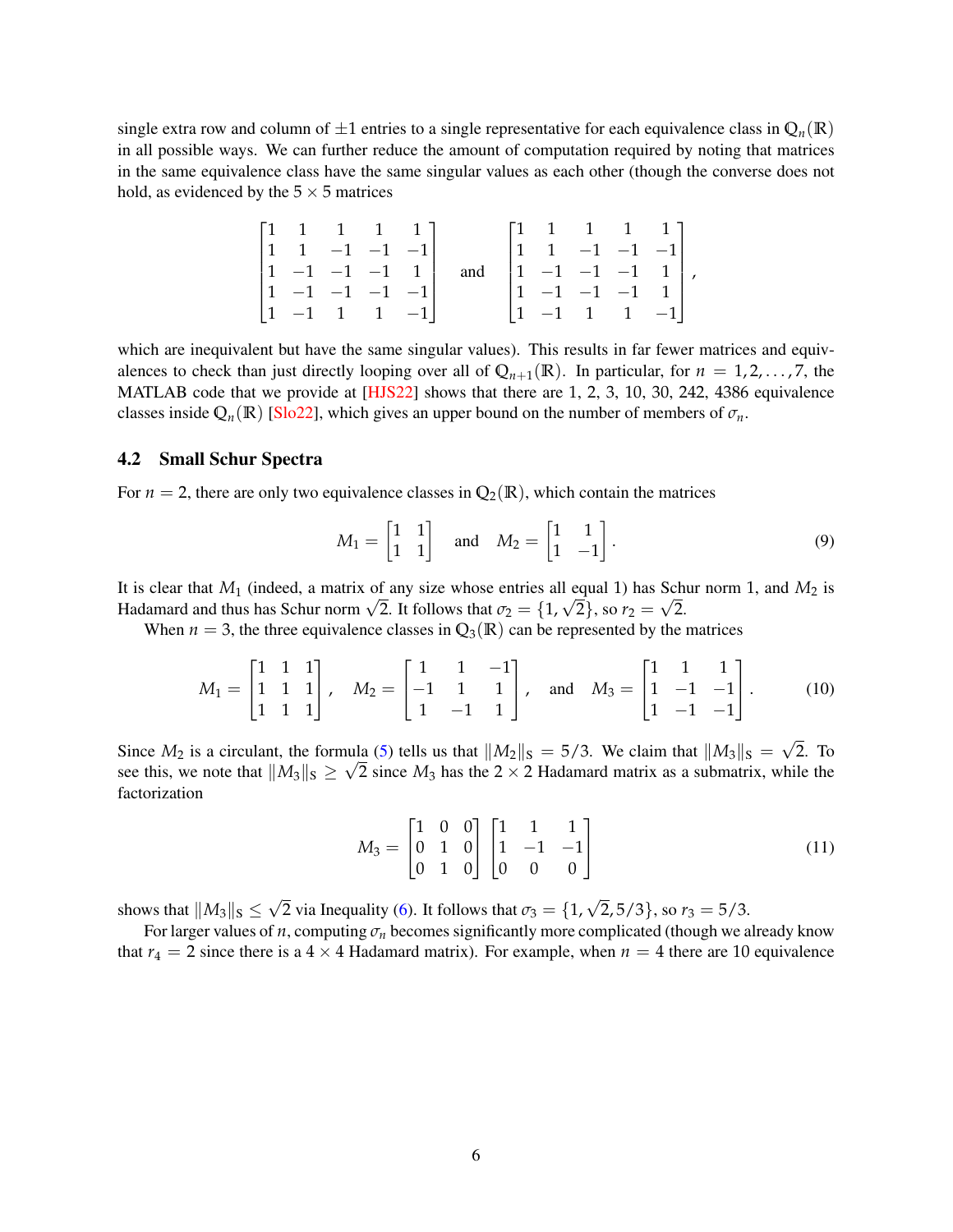classes in  $\mathbb{Q}_4(\mathbb{R})$ , represented by the matrices

$$
M_1 = \begin{bmatrix} 1 & 1 & 1 & 1 \\ 1 & 1 & 1 & 1 \\ 1 & 1 & 1 & 1 \\ 1 & 1 & 1 & 1 \end{bmatrix}, \qquad M_2 = \begin{bmatrix} 1 & 1 & -1 & -1 \\ -1 & 1 & 1 & -1 \\ -1 & -1 & 1 & 1 \\ 1 & -1 & -1 & 1 \end{bmatrix}, \qquad M_3 = \begin{bmatrix} 1 & 1 & 1 & 1 \\ 1 & 1 & -1 & -1 \\ 1 & -1 & 1 & -1 \\ 1 & -1 & -1 & 1 \end{bmatrix},
$$
  
\n
$$
M_4 = \begin{bmatrix} 1 & 1 & 1 & 1 \\ 1 & -1 & 1 & 1 \\ 1 & -1 & -1 & -1 \\ 1 & -1 & -1 & -1 \end{bmatrix}, \qquad M_5 = \begin{bmatrix} 1 & 1 & 1 & 1 \\ 1 & -1 & -1 & 1 \\ 1 & -1 & -1 & -1 \\ 1 & -1 & -1 & -1 \end{bmatrix}, \qquad M_6 = \begin{bmatrix} 1 & 1 & 1 & 1 \\ 1 & -1 & -1 & -1 \\ 1 & 1 & 1 & 1 \\ 1 & 1 & 1 & 1 \end{bmatrix},
$$
  
\n
$$
M_7 = \begin{bmatrix} 1 & 1 & 1 & 1 \\ 1 & -1 & -1 & -1 \\ 1 & -1 & -1 & -1 \\ 1 & -1 & -1 & -1 \end{bmatrix}, \qquad M_8 = \begin{bmatrix} 1 & 1 & 1 & 1 \\ 1 & 1 & -1 & 1 \\ 1 & -1 & 1 & 1 \\ 1 & -1 & -1 & -1 \end{bmatrix}, \qquad M_9 = \begin{bmatrix} 1 & 1 & 1 & 1 \\ 1 & -1 & -1 & 1 \\ 1 & -1 & -1 & -1 \\ 1 & -1 & -1 & -1 \end{bmatrix},
$$
  
\n
$$
M_{10} = \begin{bmatrix} 1 & 1 & 1 & 1 \\ 1 & 1 & -1 & -1 \\ 1 & -1 & 1 & 1 \\ 1 & -1 & -1 & -1 \end{bmatrix}.
$$

It is straightforward to see that  $||M_1||_{S} = 1$ ,  $M_2$  is circulant so Equation [\(5\)](#page-1-4) tells us that  $||M_2||_S =$ √ 2, and  $M_3$  is Hadamard so  $||M_3||_S = 2$ . Similarly,  $M_4$  and  $M_5$  are the same (up to equivalences) as the  $3 \times 3$ matrix  $M_2$  from Equation [\(10\)](#page-5-0), but with a repeated row and column, so  $||M_4||_S = ||M_5||_S = 5/3$ , and  $M_6$  and  $M_7$  are just the 2 × 2 Hadamard matrix with repeated rows and columns, so  $||M_6||_S = ||M_7||_S =$  $\sqrt{2}$ . It's perhaps worth noting that these are the smallest examples to illustrate that members of different equivalence classes in  $Q_n(\mathbb{R})$  can have the same Schur norm as each other.

However, we have not yet seen any methods that can effectively compute the Schur norms of *M*8, *M*9, or *M*10. We solve this problem in Section [6,](#page-8-0) where we develop an algorithm for efficiently computing the Schur norm of any matrix. In particular, that method shows that

$$
||M_8||_S = (2 + 3\sqrt{6})/5
$$
,  $||M_9||_S = \sqrt{2 + \sqrt{2}}$ , and  $||M_{10}||_S = \sqrt{3}$ ,

so we conclude that  $\sigma_4 = \{1, \sqrt{2}, 5/3, \sqrt{3}, \sqrt{2} + \}$ √  $2,(2+3)$ √  $\overline{6})$ /5,2 $\}$ .

Since we have computed all equivalence classes in  $Q_n(\mathbb{R})$  for  $n \leq 7$ , we could in principal compute  $\sigma_5$ ,  $\sigma_6$ , and  $\sigma_7$  as well. However, this becomes somewhat tricky as *n* increases, since some of the members of these Schur spectra are difficult to describe analytically. For example, *σ*<sup>5</sup> contains 16 members:

$$
\sigma_5 = \sigma_4 \cup \left\{ (1+4\sqrt{5})/5, (3+8\sqrt{2})/7, 11/5, 1.9093, 1.9621, 2.0130, 2.0276, 2.0591, 2.1343 \right\},\,
$$

but some of these members are just numerical approximations that do not admit nice closed-form expressions. For  $n = 6$ , we find that the Schur spectrum  $\sigma_6$  consists of the following 87 numbers, to 8 decimal places of accuracy:

| 1.00000000 | 1.86969385. | 2.00000000 | 2.05198924 | 2.08166600 |
|------------|-------------|------------|------------|------------|
| 1 41421356 | 1 90934903  | 2.01298411 | 2.05872925 | 2.08479890 |
| 1.66666667 | 1 94365063  | 2.02756977 | 2.05907464 | 2.09039387 |
| 1 73205081 | 1 9621 1651 | 2.04285840 | 2.06472827 | 2.09716754 |
| 1 84775907 | 1 98885438  | 2.04481550 | 2.07214975 | 2.10439768 |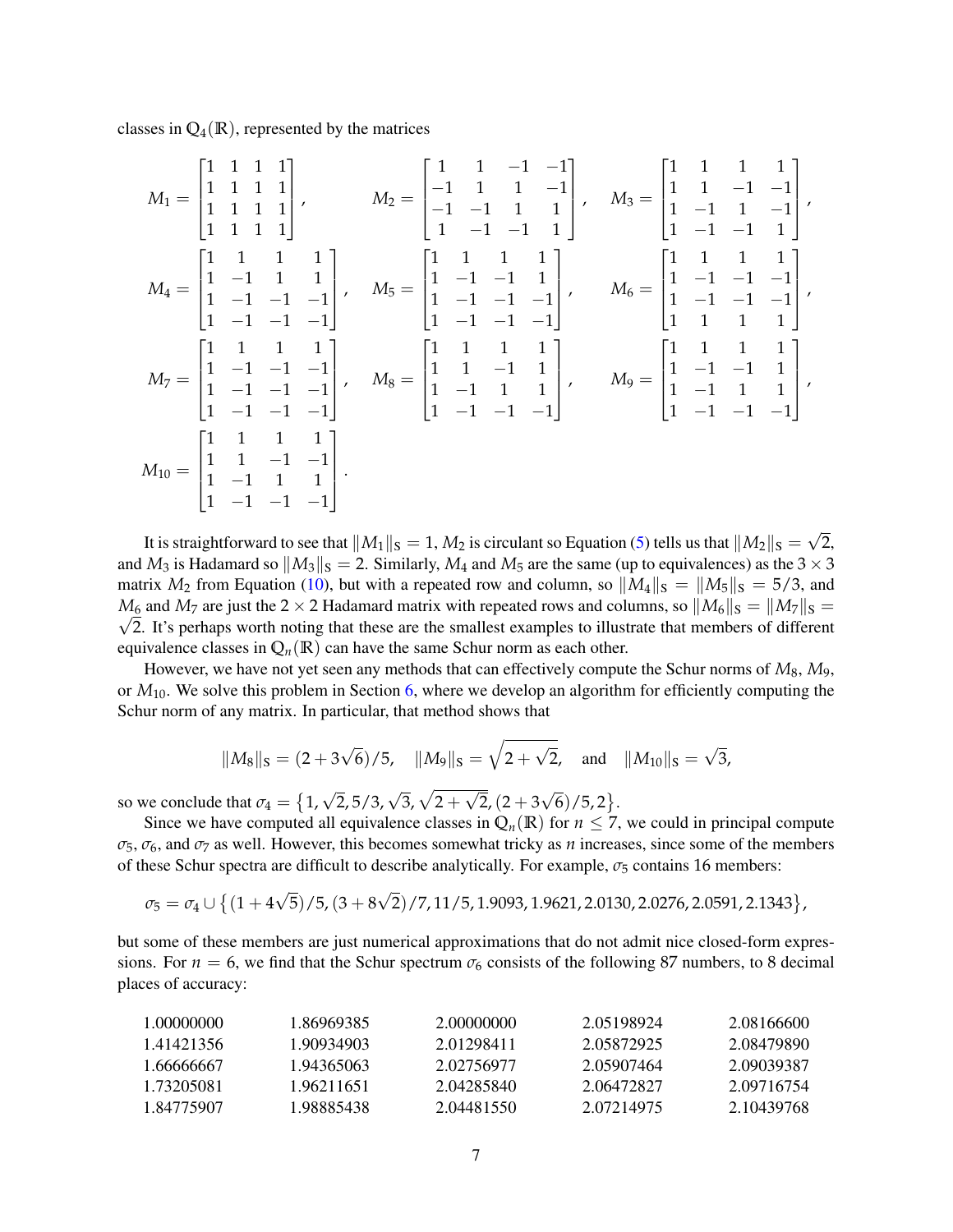| 2.10832063 | 2.15470054 | 2.17849279 | 2.22152260 | 2.27157284  |
|------------|------------|------------|------------|-------------|
| 2.11335055 | 2.15493373 | 2.18257226 | 2.22832822 | 2.28263992  |
| 2.11745179 | 2.15500794 | 2.18426204 | 2.23579713 | 2.30096841  |
| 2.12731473 | 2.15802279 | 2.18624046 | 2.23606798 | 2.30894113  |
| 2.13133319 | 2.16028453 | 2.18961912 | 2.23619478 | 2.31264921  |
| 2.13264561 | 2.16238205 | 2.19315903 | 2.24319201 | 2.31509300  |
| 2.13425873 | 2.16334817 | 2.20000000 | 2.24710210 | 2.33333333  |
| 2.13435585 | 2.16890954 | 2.20126537 | 2.24771457 | 2.35566250  |
| 2.14421623 | 2.17206182 | 2.20224912 | 2.24919207 | 2.35702260  |
| 2.14802944 | 2.17399409 | 2.20355424 | 2.25037290 | 2.38742589. |
| 2.15012159 | 2.17546577 | 2.20374983 | 2.25756011 |             |
| 2.15083953 | 2.17827029 | 2.20896701 | 2.26081512 |             |
| 2.15300969 | 2.17841264 | 2.21177503 | 2.26575640 |             |
|            |            |            |            |             |

For  $n = 7$ , the Schur spectrum  $\sigma$ <sub>7</sub> contains approximately 1560 different numbers, many of which are extremely close to each other. We do not list them here.

### 5 Lower Bounds on *r<sup>n</sup>*

We showed in Theorem [2](#page-2-0) that  $r_n \leq$ √  $\overline{n}$ , with equality if and only if an  $n \times n$  Hadamard matrix exists. We we showed in Theorem 2 that  $r_n \le \sqrt{n}$ , while equality if and only if an  $n \times n$  **r** now prove some lower bounds that show that  $r_n$  cannot be very far below  $\sqrt{n}$ .

<span id="page-7-1"></span>**Lemma 2.** *The sequence*  $\{r_n\}$  *is non-decreasing.* 

*Proof.* If  $A \in \mathbb{P}_n(\mathbb{R})$  is such that  $r_n = ||A||_S$  then we can let  $\tilde{A} \in \mathbb{P}_{n+1}(\mathbb{R})$  be the matrix obtained by padding *A* with a row and column of zeroes, giving  $r_{n+1} > ||\tilde{A}||_S = ||A||_S = r_n$ . padding *A* with a row and column of zeroes, giving  $r_{n+1} \ge ||\widetilde{A}||_{S} = ||A||_{S} = r_n$ .

In fact, the above lemma is also a corollary of condition  $(2)$  of Theorem [3.](#page-0-1) When we combine this monotonicity of  $\{r_n\}$  with the fact that  $r_n = \sqrt{n}$  whenever an  $n \times n$  Hadamard matrix exists, we get some simple lower bounds on  $r_n$ . For example, since there is a  $4 \times 4$  Hadamard matrix, we know that  $r_4 = \sqrt{4} = 2$ , so  $r_7 \ge r_6 \ge r_5 \ge r_4 = 2$ .

To get a slightly more general lower bound on  $r_n$ , recall that Sylvester's construction [\[Syl67\]](#page-16-2) shows that there exist Hadamard matrices of size  $m \times m$ , and hence  $r_m = \sqrt{m}$ , whenever *m* is a power of 2. Given any  $n \in \mathbb{N}$ , there exists such an *m* satisfying  $n/2 \le m \le n$ , so it follows that

$$
r_n \ge r_m = \sqrt{m} \ge \sqrt{n/2}.
$$
\n(12)

A slightly more careful analysis along these lines leads to the following better lower bound on *rn*:

<span id="page-7-0"></span>**Theorem 4.** If  $n \in \mathbb{N}$  and  $p$  is a prime number satisfying  $p \leq n/2 - 1$ , then  $r_n \geq \sqrt{2(p+1)}$ . In *particular,*

$$
\lim_{n\to\infty}\frac{r_n}{\sqrt{n}}=1.
$$

Before we prove this theorem, it is perhaps worth noting that its hypotheses cannot be satisfied unless  $n \geq 6$ , since smaller values of *n* give  $n/2 - 1 < 2$  and thus no valid prime number *p* exists.

*Proof of Theorem [4.](#page-7-0)* The Scarpis construction of Hadamard matrices [\[Sca98\]](#page-16-3) tells us that if *p* is prime then there exists a  $2(p+1) \times 2(p+1)$  Hadamard matrix, so  $r_{2(p+1)} = \sqrt{2(p+1)}$  when p is prime.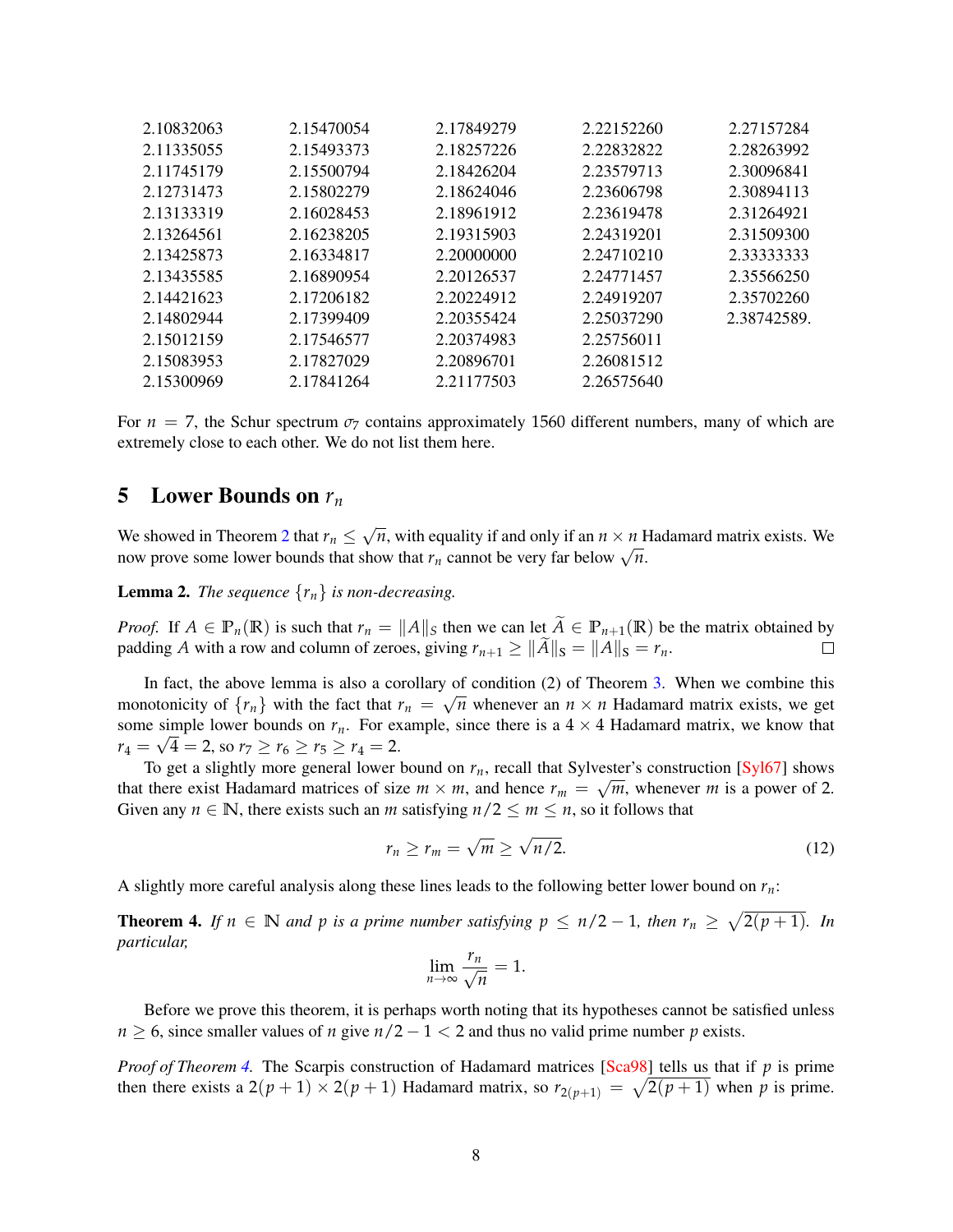Since  $p \le n/2 - 1$  is equivalent to  $n \ge 2(p + 1)$ , monotonicity of  $\{r_n\}$  (i.e., Lemma [2\)](#page-7-1), now tells us that  $r_n \ge r_{2(p+1)} = \sqrt{2(p+1)}$ , establishing the lower bound claimed by the theorem.

We now prove the limit equality claimed by the theorem. By the prime number theorem, for every  $\varepsilon > 0$  there exists  $N \ge 1$  such that, for all  $n \ge N$ , the largest prime *p* with  $p \le n/2 - 1$  satisfies  $p \geq (1 - \varepsilon)(n/2 - 1)$ . It follows that

$$
r_n \geq \sqrt{2(p+1)} \geq \sqrt{2((1-\varepsilon)(n/2-1)+1)} = \sqrt{(1-\varepsilon)n + 2\varepsilon},
$$

so dividing both sides by  $\sqrt{n}$  shows that

$$
\frac{r_n}{\sqrt{n}} \ge \sqrt{1 - \varepsilon + \frac{2\varepsilon}{n}} > \sqrt{1 - \varepsilon} \quad \text{whenever} \quad n \ge N.
$$

Since  $\epsilon > 0$  was arbitrary, it follows that

$$
\lim_{n\to\infty}\frac{r_n}{\sqrt{n}}=1,
$$

as claimed.

In the above proof, we used the Scarpis construction of Hadamard matrices that is based on prime numbers. This construction was generalized by Paley [\[Pal33\]](#page-16-4) to prime powers, and thus the lower bound of Theorem [4](#page-7-0) could be tightened up to make use of prime powers instead. However, just using primes and the Scarpis construction is enough to show that  $\lim_{n\to\infty} r_n/\sqrt{n} = 1$ , which was our goal here.

# <span id="page-8-0"></span>6 Computation of Schur Norms

We now introduce a method of efficiently computing the Schur norm  $||A||_S$  of a matrix  $A \in M_n(\mathbb{C})$ . In particular, the upcoming Theorem [5](#page-8-1) presents a semidefinite program whose optimal value is  $||A||_S$ . We do not introduce the details of how semidefinite programs are solved numerically, or how semidefinite programming duality works. Rather, we simply note that they can be solved numerically in polynomial time [\[Lov06\]](#page-15-7), and we direct the reader to any of a number of introductions to the topic like [\[Wat18,](#page-16-5) Section 1.2.3] and [\[Joh21,](#page-15-8) Section 3.C] for more details.

<span id="page-8-1"></span>**Theorem 5.** Let  $A \in M_n(\mathbb{C})$ . Then  $||A||_S$  is the optimal value of each of the following semidefinite programs in the variables  $X, Y = Y^*, Z = Z^* \in M_n(\mathbb{C}), \mathbf{v}, \mathbf{w} \in \mathbb{R}^n$ , and  $c \in \mathbb{R}$ , which are dual to each *other:*

|               | Primal problem                                                         | Dual problem                                                                                                       |
|---------------|------------------------------------------------------------------------|--------------------------------------------------------------------------------------------------------------------|
| minimize: $c$ |                                                                        | maximize: $Re(Tr(AX^*))$                                                                                           |
|               | subject to: $\begin{bmatrix} Y & A \\ A^* & Z \end{bmatrix} \succeq O$ | subject to: $\begin{bmatrix} \text{diag}(\mathbf{v}) & X \\ X^* & \text{diag}(\mathbf{w}) \end{bmatrix} \succeq O$ |
|               | $y_{i,j} = z_{i,j} = c$ for all $1 \leq j \leq n$                      | $\sum_{j=1}^n v_j + \sum_{j=1}^n w_j \leq 2.$                                                                      |

*Proof.* It was shown in [\[PPS89\]](#page-16-6) that  $||A||_S \leq 1$  if and only if there exist Hermitian  $Y, Z \in M_n(\mathbb{C})$  with  $y_{j,j} = z_{j,j} = 1$  for all  $1 \leq j \leq n$  such that

$$
\begin{bmatrix} Y & A \\ A^* & Z \end{bmatrix} \succeq O.
$$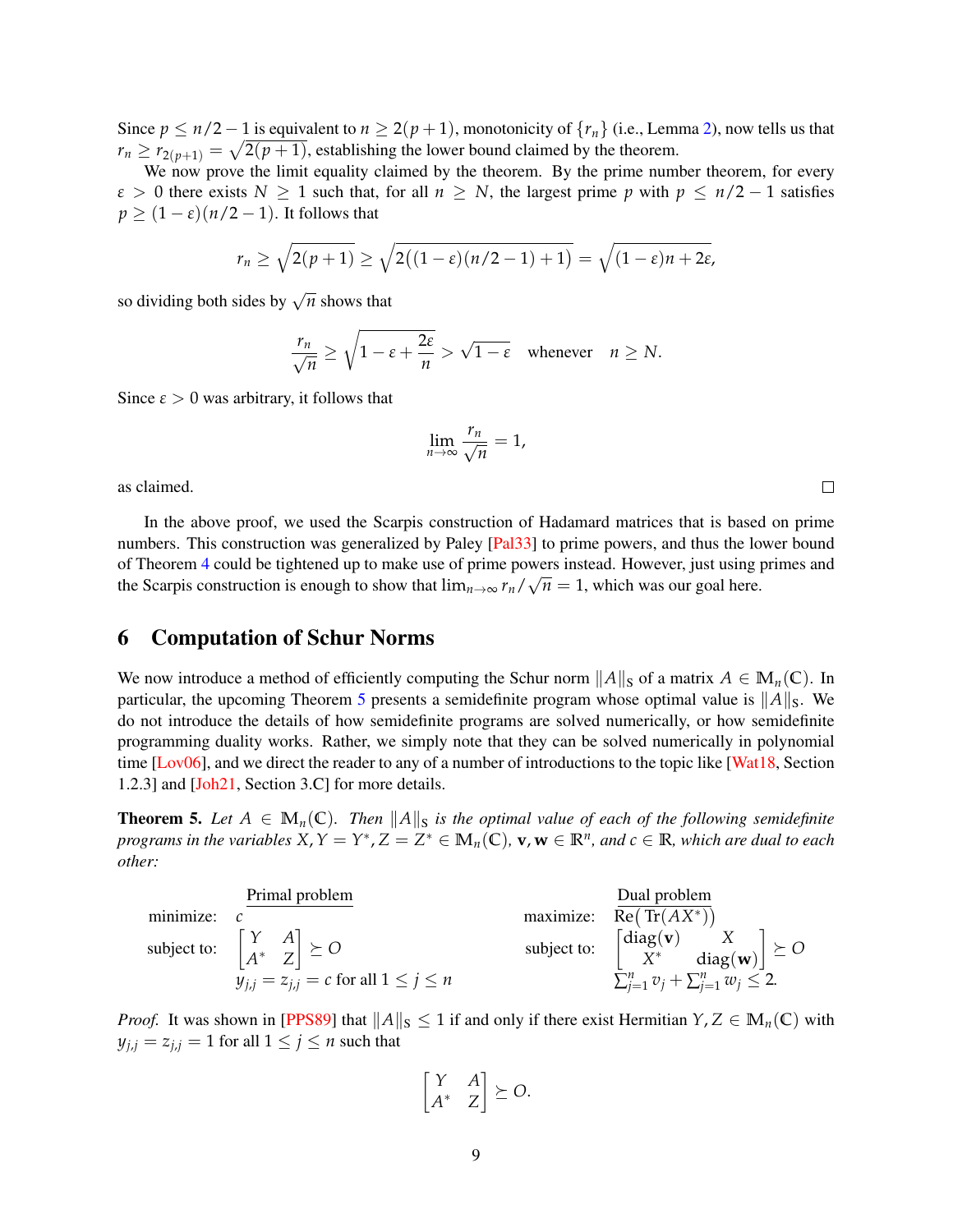It follows immediately from positive homogeneity of  $||A||_S$  that  $||A||_S \leq c$  if and only if there exist Hermitian  $Y, Z \in M_n(\mathbb{C})$  satisfying the same positive semidefinite condition, but with  $y_{j,i} = z_{j,i} = c$  for all  $1 \leq j \leq n$ . Minimizing over all such *c*, *Y*, and *Z* is exactly what the primal problem described by the theorem does, and its optimal value is thus  $||A||_S$ .

The fact that the dual semidefinite program has the indicated form follows from a routine calculation. All that remains to show is that the primal and dual problems have the same optimal value, and the optimal value in the dual problem is actually attained (i.e., the maximum really is a maximum instead of a supremum). To this end, we simply note that the primal problem is strictly feasible, since we can choose  $Y = Z = cI$  for some sufficiently large value of *c* to make

$$
\begin{bmatrix} Y & A \\ A^* & Z \end{bmatrix} = \begin{bmatrix} cI & A \\ A^* & cI \end{bmatrix} \succ O.
$$

It then follows from Slater's conditions for strong duality that the optimal value of the dual problem is attained, and it equals the optimal value of the primal problem (i.e.,  $||A||_S$ ).  $\Box$ 

An alternative proof of the above theorem was given by the second author in [\[Joh14\]](#page-15-9). That proof used the fact that the Schur norm is a special case of something called a *completely bounded* norm, and all completely bounded norms can be computed via semidefinite programming [\[Wat09,](#page-16-7) [Wat13\]](#page-16-8). Code that implements these semidefinite programs for computing Schur norms, via the CVX package for MATLAB [\[GB14\]](#page-15-10), or the Convex.jl package for Julia [\[UMZ](#page-16-9)<sup>+</sup>14], is available for download from [\[HJS22\]](#page-15-6).

#### <span id="page-9-0"></span>6.1 Computation of *r<sup>n</sup>*

In Section [4](#page-3-2) we computed  $r_n$  for a few small values of *n*:  $r_2$  = √ 2,  $r_3 = 5/3$ , and  $r_4 = 2$ , and we saw numerical results that suggested that  $r_5 = 11/5$  $r_5 = 11/5$  $r_5 = 11/5$  and  $r_6 \approx 2.3874$ . We now use Theorem 5 to make these numerical results rigorous, and extend them slightly.

<span id="page-9-1"></span>**Theorem 6.** 
$$
r_5 = \frac{11}{5}
$$
,  $r_6 = \frac{1}{3}(4 + \sqrt{10})$ , and  $r_7 = \frac{1}{7}(1 + 12\sqrt{2})$ .

*Proof.* As mentioned in Section [4,](#page-3-2) there are only 30 equivalence classes in  $\mathbb{Q}_5(\mathbb{R})$  (i.e., every member of  $Q_5(\mathbb{R})$  can be transformed into one of 30 fixed matrices via the operations of transposition, multiplication by diagonal unitary matrices, and multiplication by permutation matrices). Furthermore, our code [\[HJS22\]](#page-15-6) that implements the semidefinite program described by Theorem [5](#page-8-1) shows that 29 of those 30 matrices have Schur norm no larger than 2.19. While this computation was performed numerically, it is accurate to at least 8 decimal places, so these 29 matrices are certain to have Schur norm strictly less than  $11/5 = 2.2$ .

The one matrix (up to the aforementioned equivalences)  $A \in \mathbb{Q}_5(\mathbb{R})$  with Schur norm larger than 2.19 is

$$
A = \begin{bmatrix} 1 & -1 & -1 & -1 & -1 \\ -1 & 1 & -1 & -1 & -1 \\ -1 & -1 & 1 & -1 & -1 \\ -1 & -1 & -1 & 1 & -1 \\ -1 & -1 & -1 & -1 & 1 \end{bmatrix}
$$

.

Since this matrix *A* is circulant,  $||A||_S$  can be verified to equal exactly 11/5 via the formula [\(5\)](#page-1-4).

A similar computation shows that, of the 4386 equivalence classes in  $\mathbb{Q}_7(\mathbb{R})$ , there is only one in A simuar computation shows that, or the 4386 equivalence classes in  $Q_7(K)$ , there is only one in which the matrices have Schur norm larger than  $2.56 < (1 + 12\sqrt{2})/7 \approx 2.5672$ . One matrix in that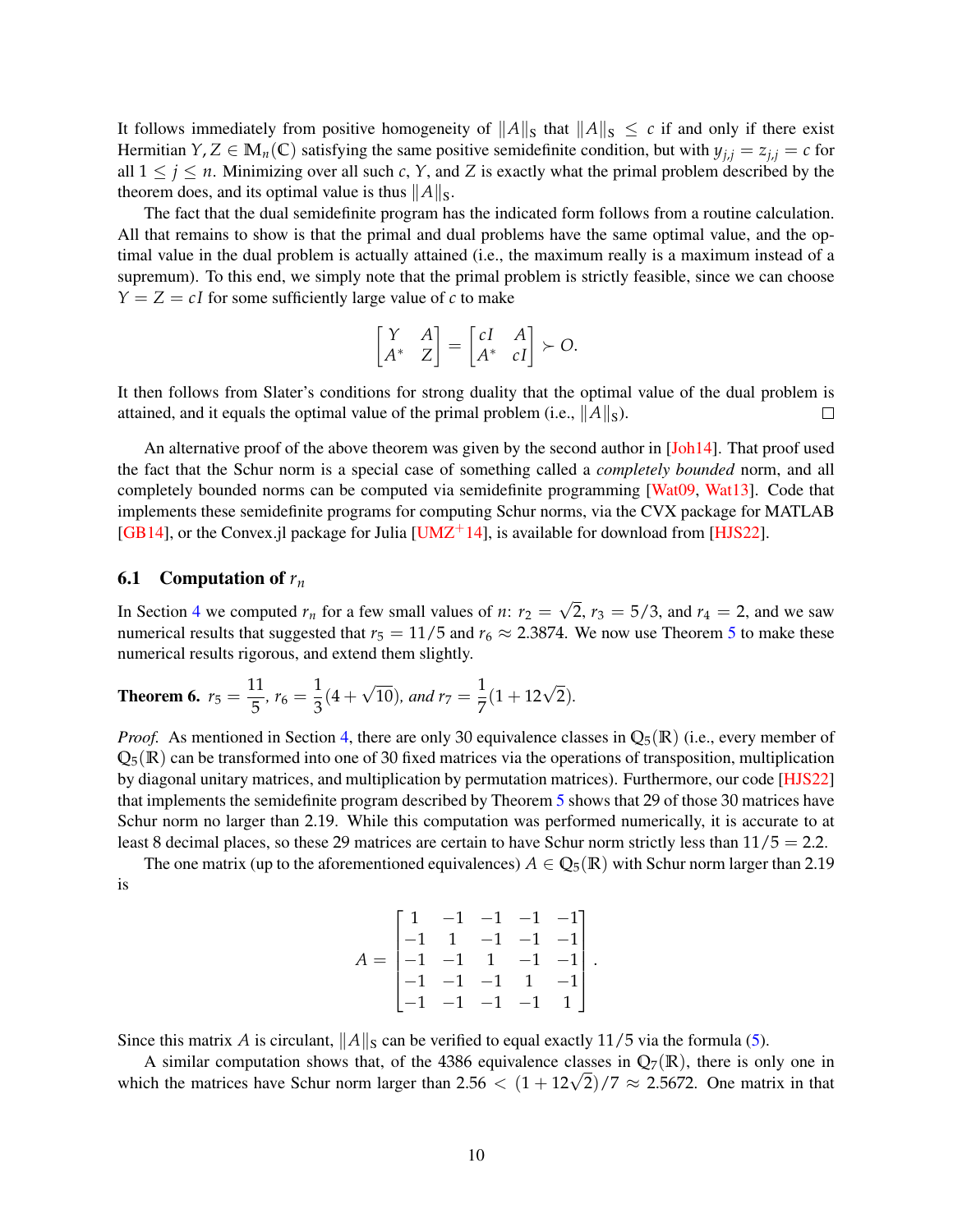equivalence class is

$$
B = \begin{bmatrix} 1 & 1 & -1 & 1 & -1 & -1 & -1 \\ -1 & 1 & 1 & -1 & 1 & -1 & -1 \\ -1 & -1 & 1 & 1 & -1 & 1 & -1 \\ -1 & -1 & -1 & 1 & 1 & -1 & 1 \\ 1 & -1 & -1 & -1 & 1 & 1 & -1 \\ -1 & 1 & -1 & -1 & -1 & 1 & 1 \\ 1 & -1 & 1 & -1 & -1 & -1 & 1 \end{bmatrix}.
$$
 (13)

<span id="page-10-0"></span>.

Since this matrix *B* is circulant,  $||B||_S$  can be verified to equal exactly  $(1 + 12\sqrt{2})/7$ , again via the formula  $(5)$ .

Finally, to demonstrate the value of  $r_6$ , we showed that matrices in 241 of the 242 equivalence classes Finally, to demonstrate the value of  $r_6$ , we showed that matrices in 241 of the 242 equivalence classes of  $Q_6(\mathbb{R})$  have Schur norm no larger than  $2.38 < \frac{1}{7}(1 + 12\sqrt{2}) \approx 2.3874$ . The one matrix (up to the aforementioned equivalences)  $C \in \mathbb{Q}_6(\mathbb{R})$  with Schur norm larger than 2.38 is

$$
C = \begin{bmatrix} 1 & 1 & 1 & 1 & 1 & 1 \\ 1 & 1 & 1 & -1 & -1 & -1 \\ 1 & 1 & -1 & 1 & -1 & -1 \\ 1 & -1 & 1 & 1 & -1 & -1 \\ 1 & -1 & -1 & -1 & 1 & -1 \\ 1 & -1 & -1 & -1 & -1 & 1 \end{bmatrix}
$$

To see that this matrix *C* has  $||C||_S = (4 +$ √ 10)/3, and thus complete the proof, we simply find feasible points of the dual pair of semidefinite programs from Theorem [5](#page-8-1) that produce this value in the objective function. It is straightforward to check that the following values of *c*, *Y*, and *Z* work in the primal problem:

$$
c = \frac{1}{3}(4+\sqrt{10}), \quad Y = Z = \begin{bmatrix} c & 0 & 0 & 0 & 2-c & 2-c \\ 0 & c & c-2 & c-2 & 0 & 0 \\ 0 & c-2 & c & c-2 & 0 & 0 \\ 0 & c-2 & c-2 & c & 0 & 0 \\ 2-c & 0 & 0 & 0 & c & c-2 \\ 2-c & 0 & 0 & 0 & c-2 & c \end{bmatrix},
$$

and the following values of *X*, **v**, and **w** work in the dual problem:

$$
X = \frac{1}{18} \begin{bmatrix} 2 & 0 & 0 & 0 & 1 & 1 \\ 0 & 1 & 1 & -2 & 0 & 0 \\ 0 & 1 & -2 & 1 & 0 & 0 \\ 0 & -2 & 1 & 1 & 0 & 0 \\ 1 & 0 & 0 & 0 & 2 & -1 \\ 1 & 0 & 0 & 0 & -1 & 2 \end{bmatrix} + \frac{\sqrt{10}}{180} \begin{bmatrix} -1 & 3 & 3 & 3 & 1 & 1 \\ 3 & 1 & 1 & 1 & -3 & -3 \\ 3 & 1 & 1 & 1 & 1 & -3 & -3 \\ 3 & 1 & 1 & 1 & 1 & -3 & -3 \\ 1 & -3 & -3 & -3 & -1 & -1 \\ 1 & -3 & -3 & -3 & -1 & -1 \end{bmatrix},
$$

and  $\mathbf{v} = \mathbf{w} = (1, 1, 1, 1, 1, 1) / 6$ .

Computation of  $r<sub>n</sub>$  in general seems to be a hard problem (which perhaps is not surprising, since a quick method of computing  $r_n$  would let us quickly determine whether or not there is an  $n \times n$  Hadamard matrix). The method that we used requires us to compute the Schur norm of every matrix in  $Q_n(\mathbb{R})$ .

 $\Box$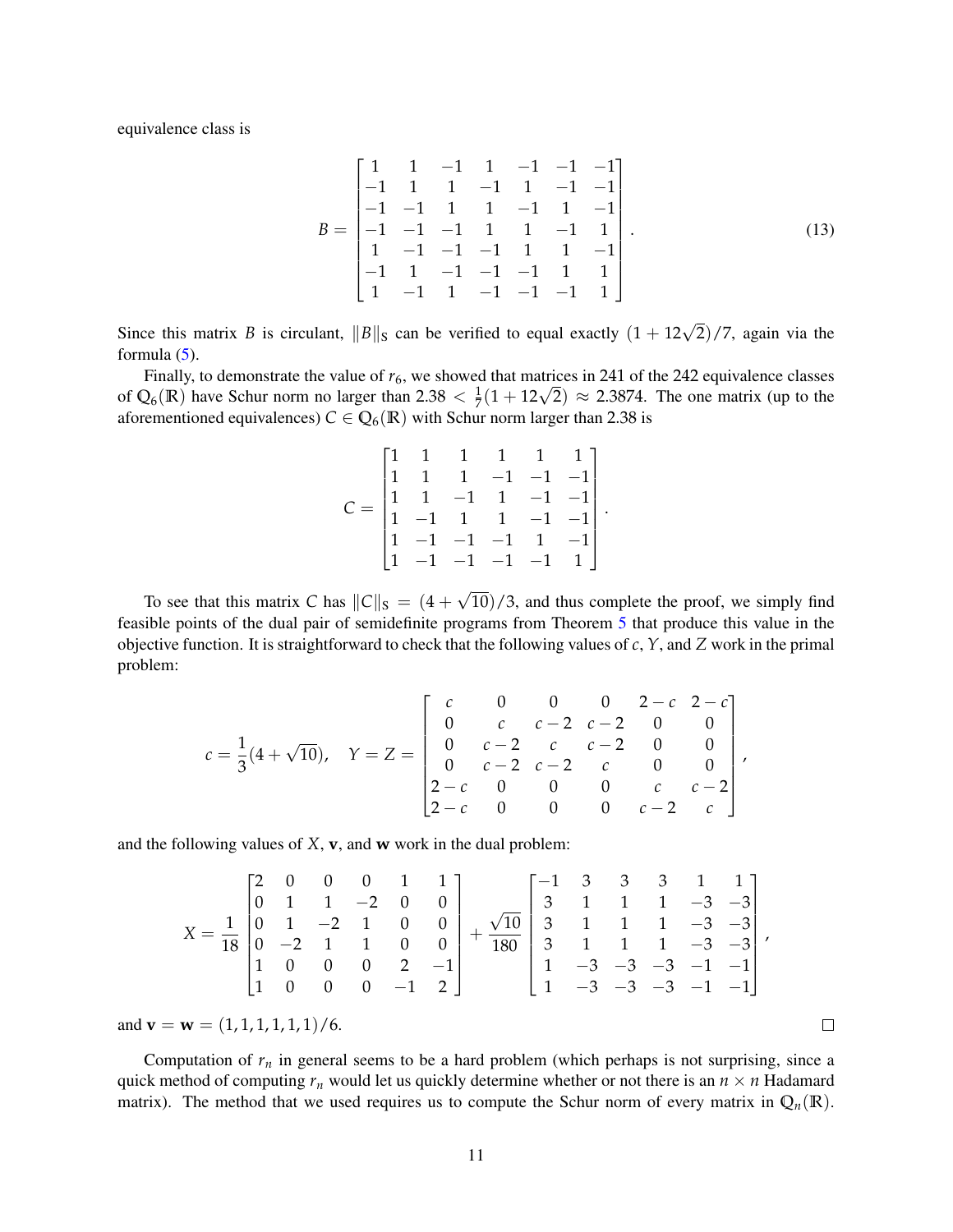While each Schur norm can be computed in polynomial time, we need to compute the Schur norm of exponentially many matrices in  $\mathbb{Q}_n(\mathbb{R})$  to determine which one has the largest Schur norm.

In particular, there are  $2^{n^2}$  matrices in  $\mathbb{Q}_n(\mathbb{R})$ . While we do not have to compute the Schur norm of all of them (since the Schur norm does not change upon taking the transpose, permuting rows or columns, or multiplying a row or column by  $-1$ ), there are still at least

$$
\frac{2^{n^2}}{2\cdot (n!)^2\cdot 2^{2n-1}}=\frac{2^{n(n-2)}}{(n!)^2}
$$

equivalence classes inside  $\mathbb{Q}_n(\mathbb{R})$  to check (so, for example, by  $n = 15$  there are at least  $2.93 \times 10^{34}$ equivalence classes, and we need to compute Schur norms of at least one matrix in each of them).

However, there may be a much more clever way of computing  $r_n$ , and we do not expect a precise statement concerning the theoretical difficulty of computing it (e.g., we do not expect a proof that computation of  $r_n$  is NP-hard). After all, if the Hadamard conjecture is true then it implies  $r_{4n} = 2\sqrt{n}$  for all *n*, making *r*4*<sup>n</sup>* trivial to compute.

#### 6.2 Schur Norms of Circulant Matrices

It has been conjectured that there are no circulant Hadamard matrices except in the  $n = 1$  and  $n = 4$  cases [\[Rys63,](#page-16-10) page 134], so it seems natural to explore the variant of  $r_n$  where, instead of maximizing  $||A||_S$ over all members of  $Q_n(\mathbb{R})$ , we maximize over all *circulant* members of  $Q_n(\mathbb{R})$ . We call the resulting quantity  $rC_n$ , and our earlier results show that  $r_n = rC_n$  when  $n \in \{1, 3, 4, 5, 7\}$ , but  $r_n > rC_n$  when  $n \in \{2, 6, 8\}.$ 

By cataloguing the largest Schur norms of matrices in  $Q_n(\mathbb{R})$  that we have been able to find, we have also shown that  $r_n > rC_n$  when  $9 \le n \le 12$  and when  $14 \le n \le 24$ . The results of these computations, which include the values of  $rC_n$  and the best bounds that we have on  $r_n$  for  $1 \le n \le 24$ , are summarized in Table [1.](#page-12-0) The matrices with Schur norms equal to the values are available for download from [\[HJS22\]](#page-15-6).

We note that the values of  $rC_n$  given in Table [1](#page-12-0) have all be rounded to 4 decimal places, but exact forms for all of them can be found via Equation [\(5\)](#page-1-4). We do not provide most of these exact forms, since they are often quite long and ugly. For example, the exact value of  $rC_{10}$  is

$$
rC_{10} = \frac{1}{5} \left( 3 + 2\sqrt{5} + 2\sqrt{7 + 2\sqrt{11}} \right) \approx 2.9714,
$$

which is attained at the circulant matrix with top row equal to  $(1, 1, -1, 1, -1, -1, -1, -1, -1, -1)$ .

### 7 Better Almost Hadamard Matrices

In an approach to the Hadamard conjecture that is somewhat dual to ours, it was shown in [\[BCS10\]](#page-15-11) that the entrywise 1-norm (i.e., the sum of absolute values of entries) of an  $n \times n$  real orthogonal matrix is bounded above by  $n\sqrt{n}$ , and equality holds exactly for multiples of Hadamard matrices. Based on this idea, in [\[BNZ12\]](#page-15-12) the authors asked what the largest entrywise 1-norm of a real orthogonal matrix is, as a function of its size *n*. They furthermore called an orthogonal matrix that locally maximizes this entrywise 1-norm an *almost Hadamard matrix*. √

The authors found that for  $n = 2, 3$ , and 4, the optimal 1-norms are 2 2, 5, and 8, respectively, and they made some conjectures based on numerics for  $5 \le n \le 13$  (see [\[BNZ12,](#page-15-12) Table 1]). In this section, we extend their results by proving the optimal 1-norms when  $5 \le n \le 8$ , which agree with their conjectures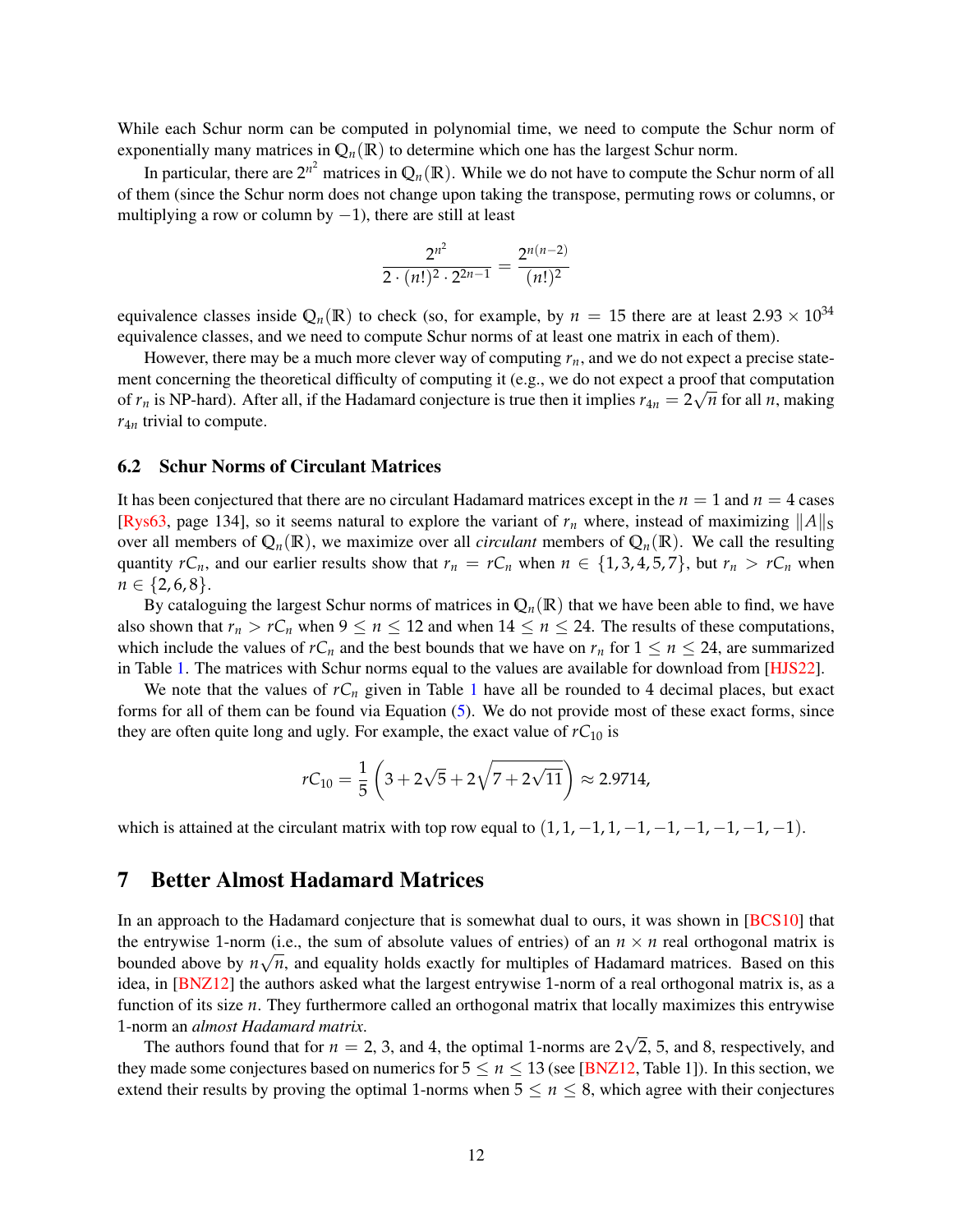| $\boldsymbol{n}$ | $rC_n$                             | $r_n$ lower bound                  | $r_n$ upper bound                 |
|------------------|------------------------------------|------------------------------------|-----------------------------------|
| $\mathbf{1}$     | $1 = 1.0000$                       | $1 = 1.0000$                       | $1 = 1.0000$                      |
| $\overline{2}$   | $1 = 1.0000$                       | $\sqrt{2} \approx 1.4142$          | $\sqrt{2} \approx 1.4142$         |
| 3                | $5/3 \approx 1.6667$               | $5/3 \approx 1.6667$               | $5/3 \approx 1.6667$              |
| $\overline{4}$   | $2 = 2.0000$                       | $2 = 2.0000$                       | $2 = 2.0000$                      |
| 5                | $11/5 = 2.2000$                    | $11/5 = 2.2000$                    | $11/5 = 2.2000$                   |
| 6                | $7/3 \approx 2.3333$               | $(4+\sqrt{10})/3 \approx 2.3874$   | $(4+\sqrt{10})/3 \approx 2.3874$  |
| 7                | $(1+12\sqrt{2})/7 \approx 2.5672$  | $(1+12\sqrt{2})/7 \approx 2.5672$  | $(1+12\sqrt{2})/7 \approx 2.5672$ |
| 8                | $1+\sqrt{3} \approx 2.7321$        | $2\sqrt{2} \approx 2.8284$         | $2\sqrt{2} \approx 2.8284$        |
| 9                | $\approx 2.8539$                   | $\approx$ 2.9477                   | $3 = 3.0000$                      |
| 10               | $\approx 2.9714$                   | $11\sqrt{2}/5 \approx 3.1113$      | $\sqrt{10} \approx 3.1623$        |
| 11               | $(1+20\sqrt{3})/11 \approx 3.2401$ | $\approx$ 3.2454                   | $\sqrt{11} \approx 3.3166$        |
| 12               | $2+\sqrt{2}\approx 3.4142$         | $2\sqrt{3} \approx 3.4641$         | $2\sqrt{3} \approx 3.4641$        |
| 13               | $(5+24\sqrt{3})/13 \approx 3.5822$ | $(5+24\sqrt{3})/13 \approx 3.5822$ | $\sqrt{13} \approx 3.6056$        |
| 14               | $(17+6\sqrt{2})/7 \approx 3.6408$  | $\approx$ 3.6977                   | $\sqrt{14} \approx 3.7417$        |
| 15               | $\approx$ 3.8068                   | $\approx$ 3.8102                   | $\sqrt{15} \approx 3.8730$        |
| 16               | $\approx$ 3.8882                   | $4 = 4.0000$                       | $4 = 4.0000$                      |
| 17               | $\approx 4.0205$                   | $\approx 4.0848$                   | $\sqrt{17} \approx 4.1231$        |
| 18               | $\approx 4.1265$                   | $(32+\sqrt{34})/9 \approx 4.2034$  | $3\sqrt{2} \approx 4.2426$        |
| 19               | $\approx 4.3050$                   | $\approx 4.3071$                   | $\sqrt{19} \approx 4.3589$        |
| 20               | $22/5 = 4.4000$                    | $2\sqrt{5} \approx 4.4721$         | $2\sqrt{5} \approx 4.4721$        |
| 21               | $(21+4\sqrt{7})/7 \approx 4.5119$  | $\approx 4.5535$                   | $\sqrt{21} \approx 4.5826$        |
| 22               | $\approx 4.5892$                   | $\approx 4.6506$                   | $\sqrt{22} \approx 4.6904$        |
| 23               | $(1+44\sqrt{6})/23 \approx 4.7295$ | $\approx 4.7426$                   | $\sqrt{23} \approx 4.7958$        |
| 24               | $\approx 4.8640$                   | $2\sqrt{6} \approx 4.8990$         | $2\sqrt{6} \approx 4.8990$        |

<span id="page-12-0"></span>Table 1: A summary of the values of  $rC_n$ , as well as the best bounds on  $r_n$  that we have, for  $1 \le n \le 24$ . All numerical values given in the table have been rounded to, and are accurate to, four decimal places. The left column is a lower bound on the middle column, which is a lower bound on the right column. Rows in which two or more columns have the same value are highlighted in gray.

when  $n \in \{5, 7, 8\}$ , but disprove their conjecture when  $n = 6$ . We also disprove their conjectured values when  $n \in \{9, 11\}$ , and we provide numerical results up to  $n = 24$ .

To give a bit of an idea for how our results in this area work, consider the 6 × 6 matrix *X* from the proof of Theorem [6.](#page-9-1) It was not important for us back then, but  $6X$  is actually an orthogonal matrix. Straightforward computation shows that its entrywise 1-norm is  $8 + 2\sqrt{10} \approx 14.3246$ , beating the conjectured forward computation shows that its<br>largest 1-norm of 10√2  $\approx$  14.1421.

The above observation might lead us to believe that we can use the "dual" semidefinite program from Theorem [5](#page-8-1) to construct almost Hadamard matrices in general. This is almost correct, but the semidefinite program actually needs some slight tweaks: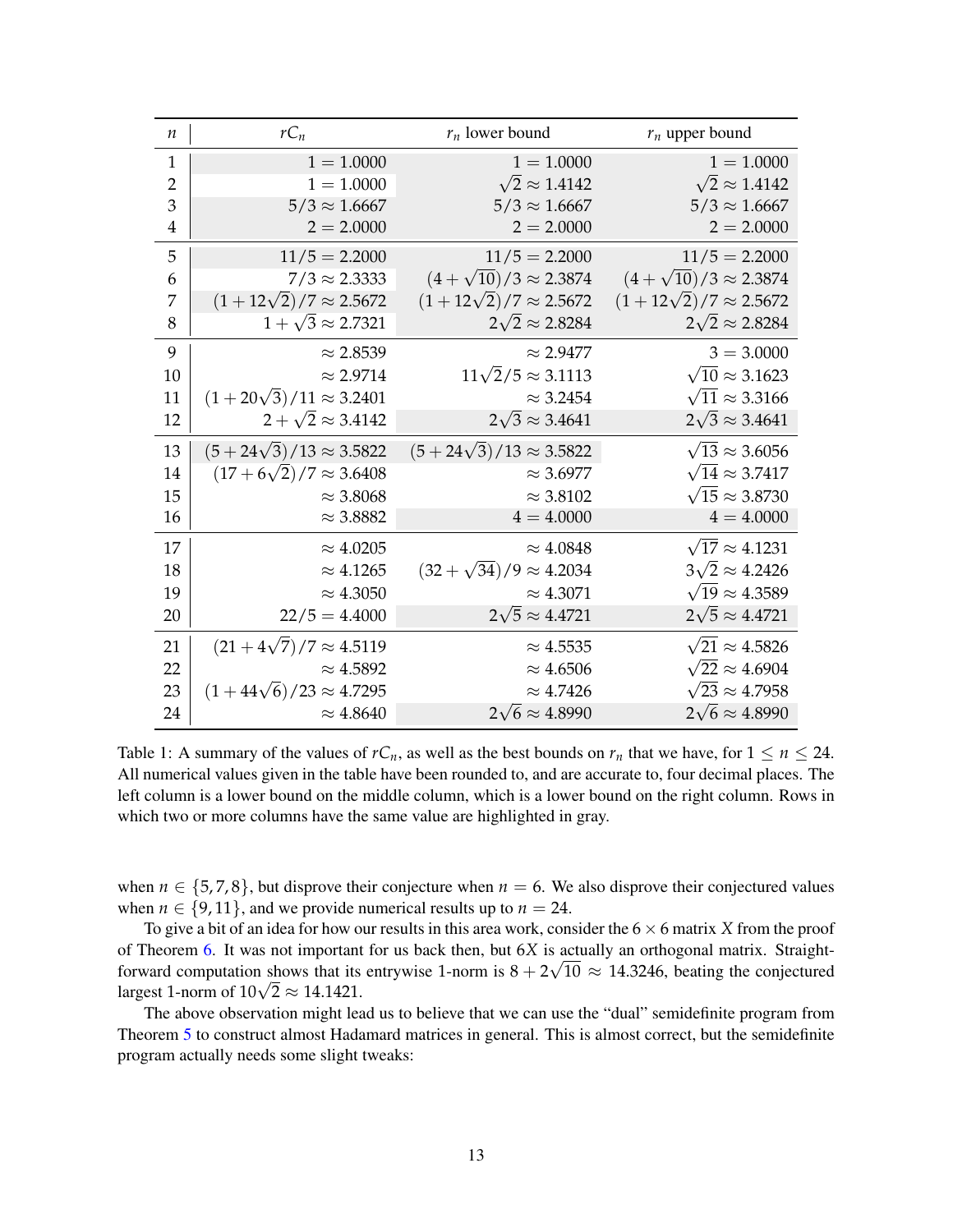<span id="page-13-1"></span>**Theorem 7.** Let  $A \in \mathbb{Q}_n(\mathbb{R})$ , and let  $v_A$  be the optimal value of the following semidefinite program:

maximize: Tr(AX)  
subject to: 
$$
\begin{bmatrix} I & X \\ X^T & I \end{bmatrix} \succeq O.
$$

*Then the largest entrywise* 1-norm of an  $n \times n$  real orthogonal matrix is equal to

<span id="page-13-0"></span>
$$
\max\{\nu_A : A \in \mathbb{Q}_n(\mathbb{R})\}.
$$
 (14)

*Proof.* The constraint in the semidefinite program simply forces  $||X|| \leq 1$ , so by convexity the maximum is attained when *X* is an extreme point of the unit ball in the operator norm (i.e., when *X* is an orthogonal matrix). It follows that the quantity  $(14)$  is equal to

$$
\max\{\text{Tr}(AX):A\in\mathbb{Q}_n(\mathbb{R}),X\text{ is orthogonal}\}.
$$

Since  $\text{Tr}(AX) = \sum_{i,j=1}^n x_{i,j} a_{j,i}$  and  $A \in \mathbb{Q}_n(\mathbb{R})$  so  $|a_{j,i}| = 1$  for all i, j, it is clear that  $\text{Tr}(AX) \leq$  $\sum_{i,j=1}^n |x_{i,j}|$ . Conversely, there exists some  $A \in \mathbb{Q}_n(\mathbb{R})$  (matching the sign pattern of *X*) so that  $\text{Tr}(AX) =$  $\sum_{i,j=1}^{n} |x_{i,j}|$ , which completes the proof.  $\Box$ 

An immediately corollary of the above theorem is that the largest entrywise 1-norm of an  $n \times n$  orthogonal matrix is bounded above by  $nr_n$  (after all, the SDP described by it is more restrictive than *n* times the "dual" SDP described by Theorem [5\)](#page-8-1).

The importance of Theorem [7](#page-13-1) is that it reduces the problem of finding an orthogonal matrix with maximum entrywise 1-norm to a finite computation: each value of *ν<sup>A</sup>* can be approximated to any desired accuracy in polynomial time, and there are only finitely many values of  $v_A$  that need to be computed. Furthermore, since all of the concepts we are discussing (e.g., Schur norms, the entrywise 1-norm, and the set of real orthogonal matrices) are unchanged under the standard equivalence operations (i.e., permuting rows and/or columns, multiplying rows and/or columns by −1, and transposition), it suffices to compute  $\nu_A$  for just a single representative of each equivalence class, rather than for all  $A \in \mathbb{Q}_n(\mathbb{R})$ .

We have performed this computation for  $n \leq 7$ , so we now know the exact largest entrywise 1norm of a real orthogonal matrix in these cases. We have also use this method to search numerically for orthogonal matrices with large entrywise 1-norm for *n* ≤ 24. Our results are summarized in Table [2,](#page-14-0) and the orthogonal matrices that attain these lower bounds can be downloaded from [\[HJS22\]](#page-15-6).

# 8 Conclusions and Open Questions

In this work, we initiated the study of Schur norms of matrices whose entries are  $\pm 1$ , with the goal of making progress on finding the largest ratio by which a matrix's operator norm can increase when decreasing the modulus of its entries (i.e., the value of the quantity  $(1)$ ). We showed that this quantity decreasing the modulus of its entries (i.e., the value of the quantity (1)). We showed that this quantity equals  $\sqrt{n}$  if and only if there is a Hadamard matrix of order *n*, so computing it in general is probably extremely difficult. However, we presented an algorithm that allows for its computation for small *n*, and we computed it exactly when  $n \leq 8$ .

We then used our techniques to improve upon known results about almost Hadamard matrices. We have left numerous questions open, some of which we summarize here:

• We expect that  $r_n$  is attained by members of  $Q_n(\mathbb{R})$  that are "close to orthogonal" in some sense, but it is not clear exactly how to make that precise. For example, it is *not* true that  $r<sub>n</sub>$  is attained by a member of  $\mathbb{Q}_n(\mathbb{R})$  with maximum determinant: we showed in Theorem [6](#page-9-1) that all maximizers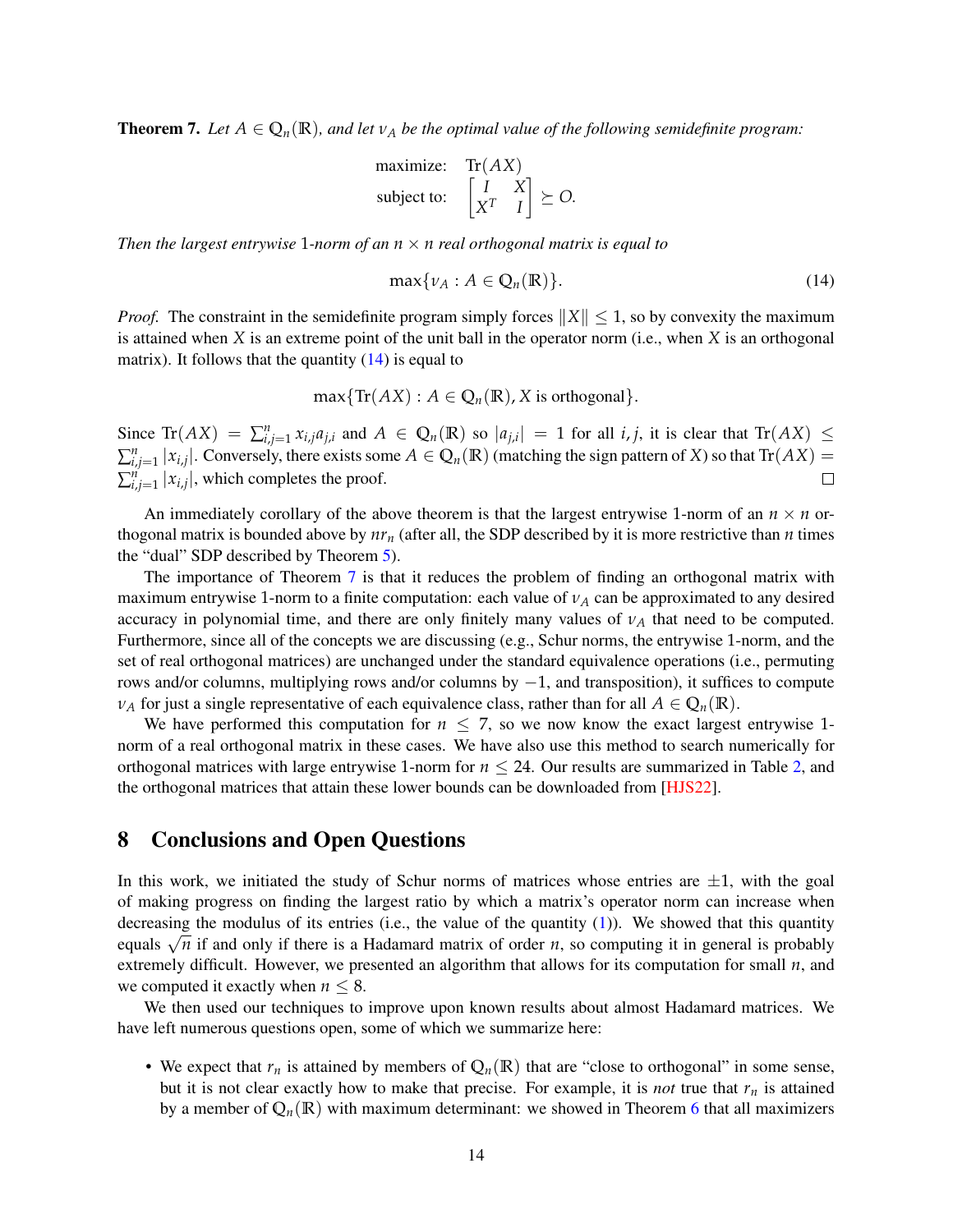| $\boldsymbol{n}$ | entrywise 1-norm lower bound      | upper bound                                                       | notes                        |
|------------------|-----------------------------------|-------------------------------------------------------------------|------------------------------|
| $\mathbf{1}$     | $1 = 1.0000$                      | $1 = 1.0000$                                                      | Hadamard                     |
| $\overline{2}$   | $2\sqrt{2} \approx 2.8284$        | $2\sqrt{2} \approx 2.8284$                                        | Hadamard                     |
| 3                | $5 = 5.0000$                      | $5 = 5.0000$                                                      |                              |
| $\overline{4}$   | $8 = 8.0000$                      | $8 = 8.0000$                                                      | Hadamard                     |
| 5                | $11 = 11.0000$                    | $11 = 11.0000$                                                    |                              |
| 6                |                                   | $8 + 2\sqrt{10} \approx 14.3246$ $8 + 2\sqrt{10} \approx 14.3246$ | better than previously known |
| 7                |                                   | $1 + 12\sqrt{2} \approx 17.9706$ $1 + 12\sqrt{2} \approx 17.9706$ |                              |
| 8                | $16\sqrt{2} \approx 22.6274$      | $16\sqrt{2} \approx 22.6274$                                      | Hadamard                     |
| 9                | $\approx 26.5204$                 | $27 = 27.0000$                                                    | better than previously known |
| 10               | $22\sqrt{2} \approx 31.1127$      | $10\sqrt{10} \approx 31.6228$                                     |                              |
| 11               | $\approx$ 35.6991                 | $11\sqrt{11} \approx 36.4828$                                     | better than previously known |
| 12               | $24\sqrt{3} \approx 41.5692$      | $24\sqrt{3} \approx 41.5692$                                      | Hadamard                     |
| 13               | $5 + 24\sqrt{3} \approx 46.5692$  | $13\sqrt{13} \approx 46.8722$                                     |                              |
| 14               | $\approx 51.7673$                 | $14\sqrt{14} \approx 52.3832$                                     |                              |
| 15               | $\approx$ 57.1522                 | $15\sqrt{15} \approx 58.0948$                                     |                              |
| 16               | $64 = 64.0000$                    | $64 = 64.0000$                                                    | Hadamard                     |
| 17               | $60 + \sqrt{89} \approx 69.4340$  | $17\sqrt{17} \approx 70.0928$                                     |                              |
| 18               | $64 + 2\sqrt{34} \approx 75.6619$ | $54\sqrt{2} \approx 76.3675$                                      |                              |
| 19               | $\approx 81.8353$                 | $19\sqrt{19} \approx 82.8191$                                     |                              |
| 20               | $4\sqrt{5} \approx 89.4427$       | $4\sqrt{5} \approx 89.4427$                                       | Hadamard                     |
| 21               | $\approx 95.6206$                 | $21\sqrt{21} \approx 96.2341$                                     |                              |
| 22               | $\approx$ 102.3127                | $22\sqrt{22} \approx 103.1891$                                    |                              |
| 23               | $\approx 109.0784$                | $23\sqrt{23} \approx 110.3041$                                    |                              |
| 24               | $48\sqrt{6} \approx 117.5755$     | $48\sqrt{6} \approx 117.5755$                                     | Hadamard                     |

<span id="page-14-0"></span>Table 2: A summary of the best lower and upper bounds on the maximum entrywise 1-norm of an  $n \times n$ real orthogonal matrix that we have been able to compute, for  $1 \leq n \leq 24$ . All numerical values have been rounded to, and are accurate to, four decimal places. Rows highlighted in gray indicate that the lower and upper bounds are equal, so the exact maximum value is known.

of  $r<sub>7</sub>$  are equivalent to the circulant matrix [\(13\)](#page-10-0) and thus have determinant with absolute value 512, whereas the maximum determinant of a matrix in  $\mathbb{Q}_7(\mathbb{R})$  is 576. Is it at least true that  $r_n$  is always attained by an invertible member of  $Q_n(\mathbb{R})$ ?

- We showed in Lemma [2](#page-7-1) that the sequence  $\{r_n\}$  is non-decreasing, but we expect that it is actually strictly increasing. Numerics from Table [1](#page-12-0) suggest that  $r_n > \sqrt{n-1}$  which, if true, would imply strict monotonicity of  $\{r_n\}$ .
- The argument used to find the decomposition in Equation  $(11)$  shows that if *M* has only *k* different rows (or columns), then  $||M||_{S} \leq \sqrt{k}$ . If the conjecture that  $r_n > \sqrt{n-1}$  is true, then this would imply that  $r_n$  is always attained by a matrix with distinct rows and distinct columns.
- We have been unable to find a matrix in  $\mathbb{Q}_{13}(\mathbb{R})$  that exhibits a gap between  $rC_{13}$  and  $r_{13}$ ; a rough nu-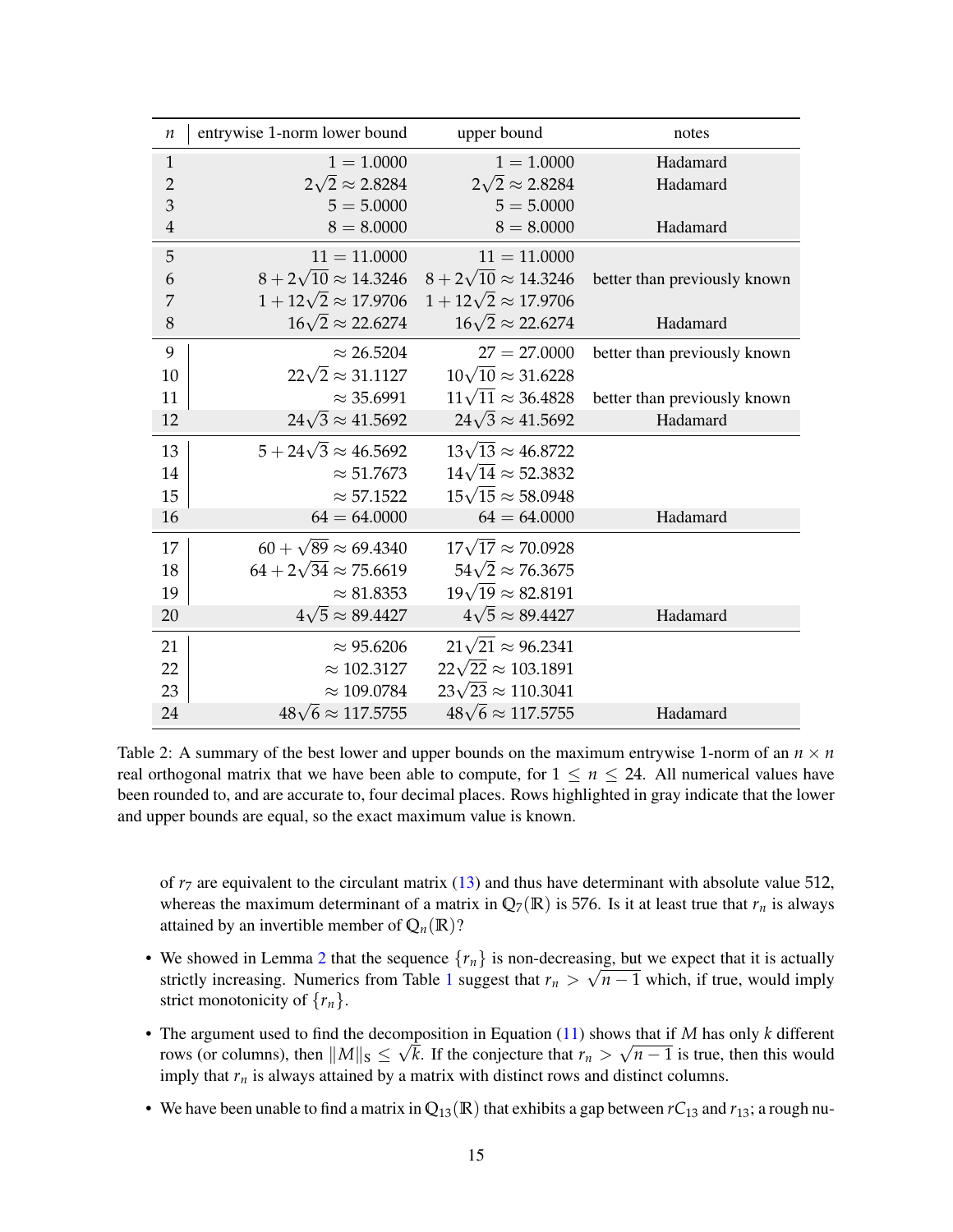merical search suggests that *r*<sup>13</sup> might be attained by a circulant matrix. At first this seems somewhat strange, but something similar happens when considering the maximum determinant of a member of  $Q_n(\mathbb{R})$ : it is attained by a circulant matrix when  $n = 13$  (see [\[Slo10,](#page-16-11) [Slo12\]](#page-16-12), for example). Based on these numerics, we conjecture that  $r_n = rC_n$  if and only if  $n \in \{1, 3, 4, 5, 7, 13\}$ .

Acknowledgements. Several colleagues have commented on an earlier version of this note. We thank, in particular, Rajendra Bhatia, Erik Christensen, Ken Davidson, Milan Hladnik, and Gilles Pisier. N.J. was supported by NSERC Discovery Grant RGPIN-2022-04098.

# References

- <span id="page-15-5"></span>[BCD89] R. Bhatia, M.-D. Choi, and C. Davis. Comparing a matrix to its off-diagonal part. In H. Dym, S. Goldberg, M. A. Kaashoek, and P. Lancaster, editors, *The Gohberg Anniversary Collection: Volume I: The Calgary Conference and Matrix Theory Papers and Volume II: Topics in Analysis and Operator Theory*, pages 151–164. Birkhäuser Basel, 1989.
- <span id="page-15-11"></span>[BCS10] T. Banica, B. Collins, and J.-M. Schlenker. On orthogonal matrices maximizing the 1-norm. *Indiana University Mathematics Journal*, 59:839–856, 2010.
- <span id="page-15-2"></span>[Bha07] R. Bhatia. *Positive Definite Matrices*. Princeton University Press, 2007.
- <span id="page-15-12"></span>[BNZ12] T. Banica, I. Nechita, and K. Zyczkowski. Almost Hadamard matrices: General theory and examples. *Open Systems & Information Dynamics*, 19:1250024, 2012.
- <span id="page-15-1"></span>[DD07] K. R. Davidson and A. P. Donsig. Norms of Schur multipliers. *Illinois Journal of Mathematics*, 51(3):743–766, 2007.
- <span id="page-15-10"></span>[GB14] Michael Grant and Stephen Boyd. CVX: Matlab software for disciplined convex programming, version 2.1. <http://cvxr.com/cvx>, March 2014.
- <span id="page-15-6"></span>[HJS22] J. Holbrook, N. Johnston, and J.-P. Schoch. MATLAB code, Julia code, and other supplementary material. [http://www.njohnston.ca/publications/](http://www.njohnston.ca/publications/schur-norms-hadamard-matrices/) [schur-norms-hadamard-matrices/](http://www.njohnston.ca/publications/schur-norms-hadamard-matrices/). Also available in the "source" files for the arXiv version of this paper, 2022.
- <span id="page-15-3"></span>[Hla99] M. Hladnik. Schur norms of bicirculant matrices. *Linear Algebra and its Applications*, 286:261–272, 1999.
- <span id="page-15-9"></span>[Joh14] Nathaniel Johnston. How hard (P, NP, NP-hard) is it to compute Schur norms of matrices (as multipliers)? MathOverflow, 2014. URL: https://mathoverflow.net/q/167642.
- <span id="page-15-8"></span>[Joh21] N. Johnston. *Advanced Linear and Matrix Algebra*. Springer International Publishing, 2021.
- <span id="page-15-7"></span>[Lov06] L. Lovász. *Semidefinite Programs and Combinatorial Optimization*, volume 11, pages 137– 194. Springer, New York, 2006.
- <span id="page-15-0"></span>[Mat93a] R. Mathias. The Hadamard operator norm of a circulant and applications. *SIAM Journal on Matrix Analysis and Applications*, 14:1152–1167, 1993.
- <span id="page-15-4"></span>[Mat93b] R. Mathias. Matrix completions, norms, and Hadamard products. *Proceedings of the American Mathematical Society*, 117(4):905–918, 1993.